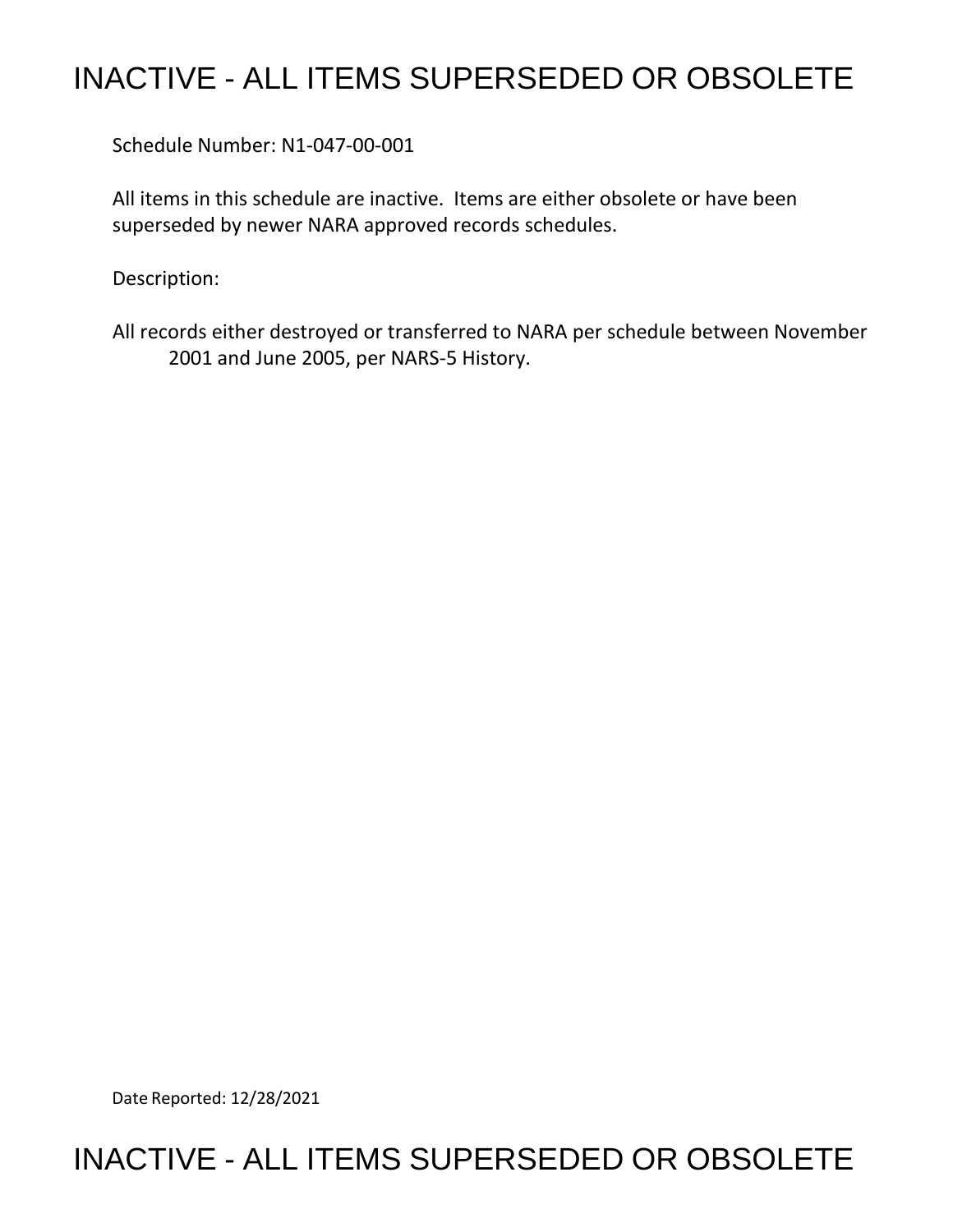| REQUEST FOR RECORDS DISPOSITION AUTHORITY                                     |                                                                                                                                                                                                                                                                           |                                                                                                                                                       | JOB NUMER<br>$N1-47-00-1$     |                                                                  |                                    |
|-------------------------------------------------------------------------------|---------------------------------------------------------------------------------------------------------------------------------------------------------------------------------------------------------------------------------------------------------------------------|-------------------------------------------------------------------------------------------------------------------------------------------------------|-------------------------------|------------------------------------------------------------------|------------------------------------|
| To NATIONAL ARCHIVES and RECORDS ADMINISTRATION (NIR)<br>WASHINGTON, DC 20408 |                                                                                                                                                                                                                                                                           | DATE RECEIVED<br>$12 - 21 - 99$                                                                                                                       |                               |                                                                  |                                    |
| 1 FROM (Agency or establishment)                                              |                                                                                                                                                                                                                                                                           |                                                                                                                                                       | <b>NOTIFICATION TO AGENCY</b> |                                                                  |                                    |
|                                                                               | Social Security Administration                                                                                                                                                                                                                                            |                                                                                                                                                       |                               |                                                                  |                                    |
| 2 MAJOR SUBDIVISION                                                           |                                                                                                                                                                                                                                                                           | In accordance with the provisions of 44 USC<br>3303a<br>the<br>disposition request,<br>including<br>amendments, is approved except for items that may |                               |                                                                  |                                    |
|                                                                               | 3 MINOR SUBDIVISION                                                                                                                                                                                                                                                       |                                                                                                                                                       | be                            | marked "disposition not approved" or<br>"withdrawn" in column 10 |                                    |
|                                                                               | 4 NAME OF PERSON WITH WHOM TO CONFER                                                                                                                                                                                                                                      | 5 TELEPHONE                                                                                                                                           | DATE                          |                                                                  | RCHIVIST OF THE UNITED STATES      |
|                                                                               | <b>Bill White</b>                                                                                                                                                                                                                                                         | $(410)$ 965-2596                                                                                                                                      |                               | $7 - 14 - 00$                                                    |                                    |
| DATE                                                                          | retention periods specified, and that written concurrence from the General Accounting Office, under the provisions of Title 8 of the<br>GAO manual for Guidance of Federal Agencies,<br>s not required,<br>$\Sigma$ is attached, or<br>SIGNATURE OF AGENCY REPRESENTATIVE | $\Sigma$ has been requested                                                                                                                           | <b>TITLE</b>                  | SSA Records Officer                                              |                                    |
| 12,<br>7 Item<br>No                                                           | 8 DESCRIPTION OF ITEM AND PROPOSED DISPOSITION                                                                                                                                                                                                                            |                                                                                                                                                       |                               | 9 GRS OR SUPERSEDED<br><b>JOB CITATION</b>                       | 10 ACTION TAKEN<br>(NARA USE ONLY) |
|                                                                               | Record Group 47 WNRC Project Records of the Social<br>Security Administration (SSA)                                                                                                                                                                                       |                                                                                                                                                       |                               |                                                                  |                                    |
|                                                                               | This schedule provides a one-time disposition authority for<br>unscheduled SSA records that have been stored at WNRC                                                                                                                                                      |                                                                                                                                                       |                               |                                                                  |                                    |
|                                                                               | SEE ATTACHED SHEETS                                                                                                                                                                                                                                                       |                                                                                                                                                       |                               |                                                                  |                                    |
|                                                                               |                                                                                                                                                                                                                                                                           |                                                                                                                                                       |                               |                                                                  |                                    |

 $\bar{\mathbf{v}}$  $\sim$  100  $\pm$ 

 $\boldsymbol{r}$ 

 $\bullet$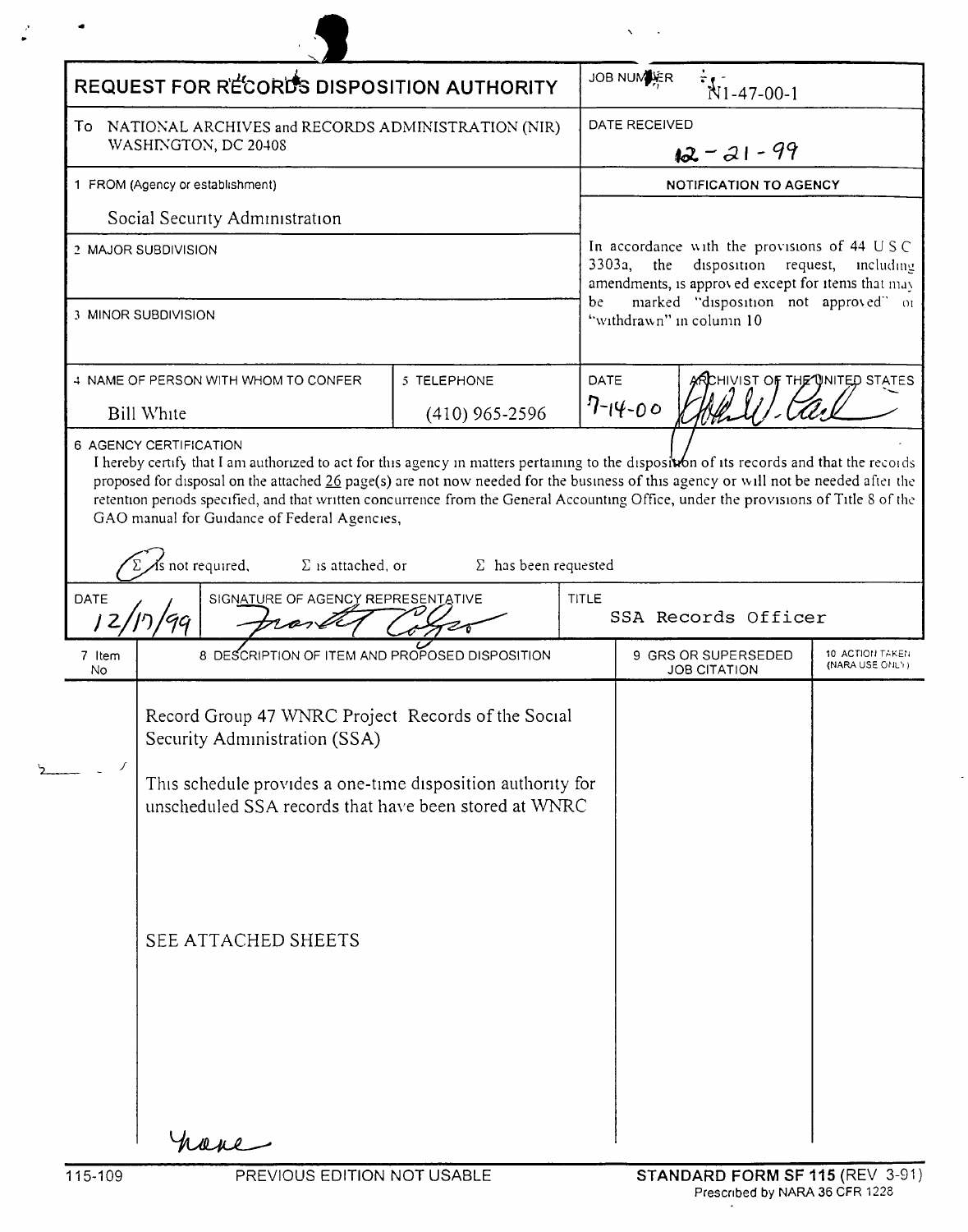×



#### 1

#### **RECORD GROUP 47: RECORDS OF THE SOCIAL SECURITY ADMINISTRATION WNRC PROJECT**

Items 1- 46 provide one-time disposition authority for the specific accessions hsted.

#### **Social Security Board, Informational Services, 1938-1944**

The Informational Service was one of the initial offices of the Social Security Board established by the Social Security Act of 1935.

#### 1. **Informational Service Files, 1939-1947**

The files are subdivided onto the following four sub-series:

#### A. **State Files, 1939-12/31/47** Boxes 1-7

Arranged alphabetically by state and thereunder numerically.

These records mainly consists of outgomg correspondence prepared by the Office of Information Service and copies of various publications related to state unemployment compensation programs and relevant state regulations, rulings, etc. A good portion of the correspondence was created m response to union complamts and requests for copies of rulings issued by the State Unemployment Compensation Commission.

## B. **Regional Files, 1939-12/31/47** Boxes 8-40

Arranged numerically by regional number and thereunder by a decimal system.

Consists of correspondence pertainmg to regional efforts to publicize. Also contains copies of publications, editonals, local legislation, speeches, Questions & Answers about SSA. Includes semi-annual regional reports of activities; monthly reports on the public's attitude towards Old Age Survivors Insurance program, employment security, public assistance, labor, regional SSA conferences, and misleading information regardmg SSA.

## C. **Correspondent Files, 1939-12/31/47** Boxes 41-52

Arranged alphabetically by correspondent (individual, association or institution). Also known as "Alphabetical 095" files.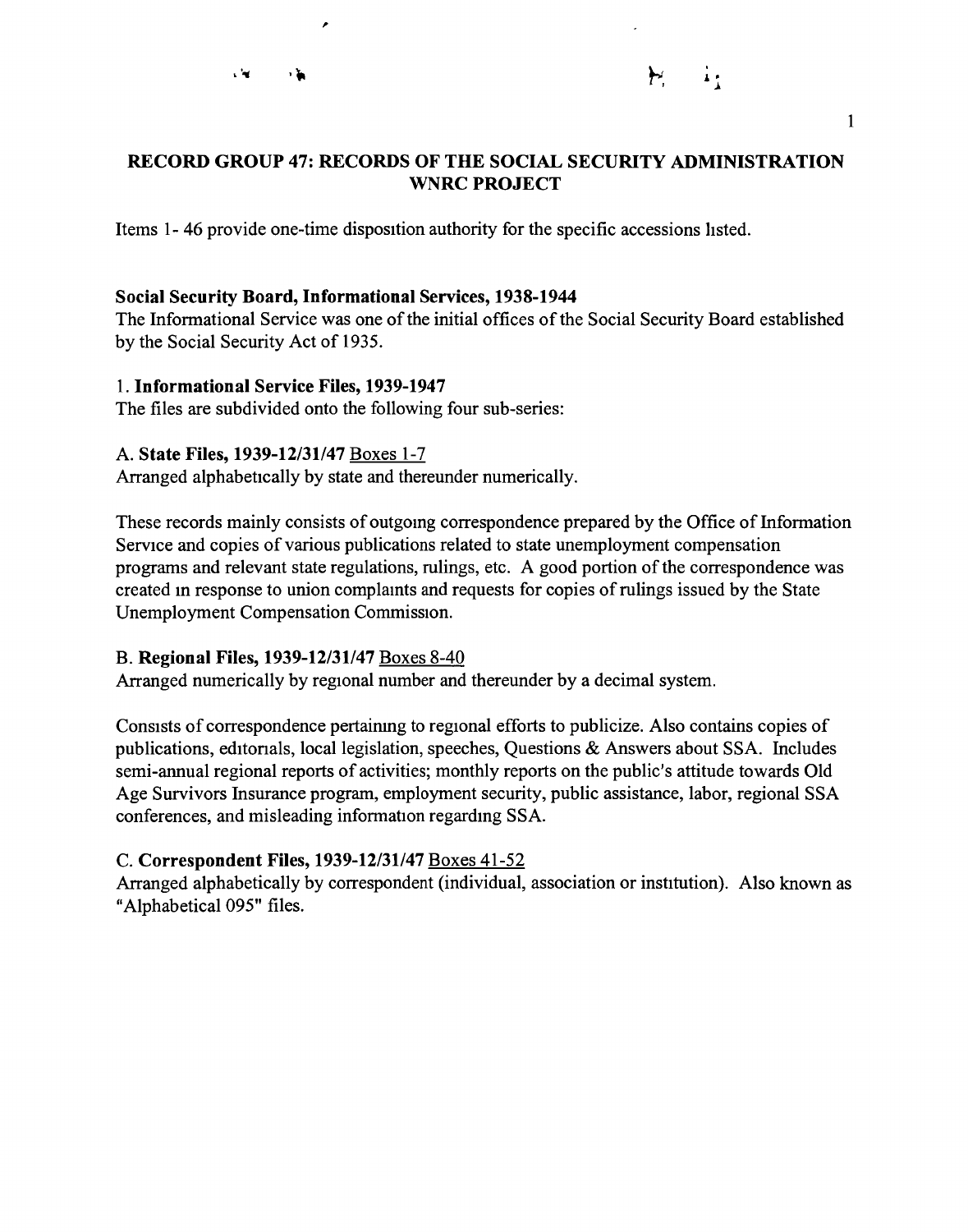## D. **Master Files, 1939-12/31/47)** Boxes 53-115

 $+$   $\hbar$ 

 $\mathbf{L}$ 

Arranged numerically according to a decimal system

Consists of drafts of the text of proposed SSA publications and correspondence related to the creation of future publications. Decimal file  $#062.1$  contains filmstrip narrations and radio scripts (drafts included). Also includes correspondence related to reproduction and distribution of the films and radio scripts. Files consist of correspondence related to preparation of Social Secunty publications and preparation of articles.

Disposition: PERMANENT. Transfer to NARA upon authorization of this schedule.

Justification: These records warrant preservation because they clearly document program and policy functions, as well as SSB/SSA interactions with agencies on the Federal and state level. The information created for publication and the matenal regarding the public's perception of the agency are very interesting. These records would augment the relatively sparse textual holdings from the Office of Informational Service already accessioned into the National Archives (See 47.3.2 in NARA Guide). Although the four primary series in this accession all warrant preservation, it is clear that the most valuable part is the Master Files. Due to the numerous cross-references among each of the series, I recommend that the records be preserved in their entirety.

WNRC Accession No.: 47-51A-0151 (Boxes 1-115)

## 2. **Informational Service Files (Miscellaneous), 1935-6/30/48** Box 116-117

Box 116 and 117 were not part of the onginal accession. They were added later by former NCW staff. Box 116 contains Women's Bureau Survey forms and Box 117 contains listmg of SSA disbursements.

Disposition: TEMPORARY. Destroy immediately on approval of this schedule.

WNRC Accession No.: 47-51A-0151 (Boxes 116-117)

Justification: The survey forms are blank and the disbursement form lists only payment amounts without indicating to whom the payments were made. These records are eligible for immediate disposal.

 $\mu_{\nu}$ 

 $\ddot{A}$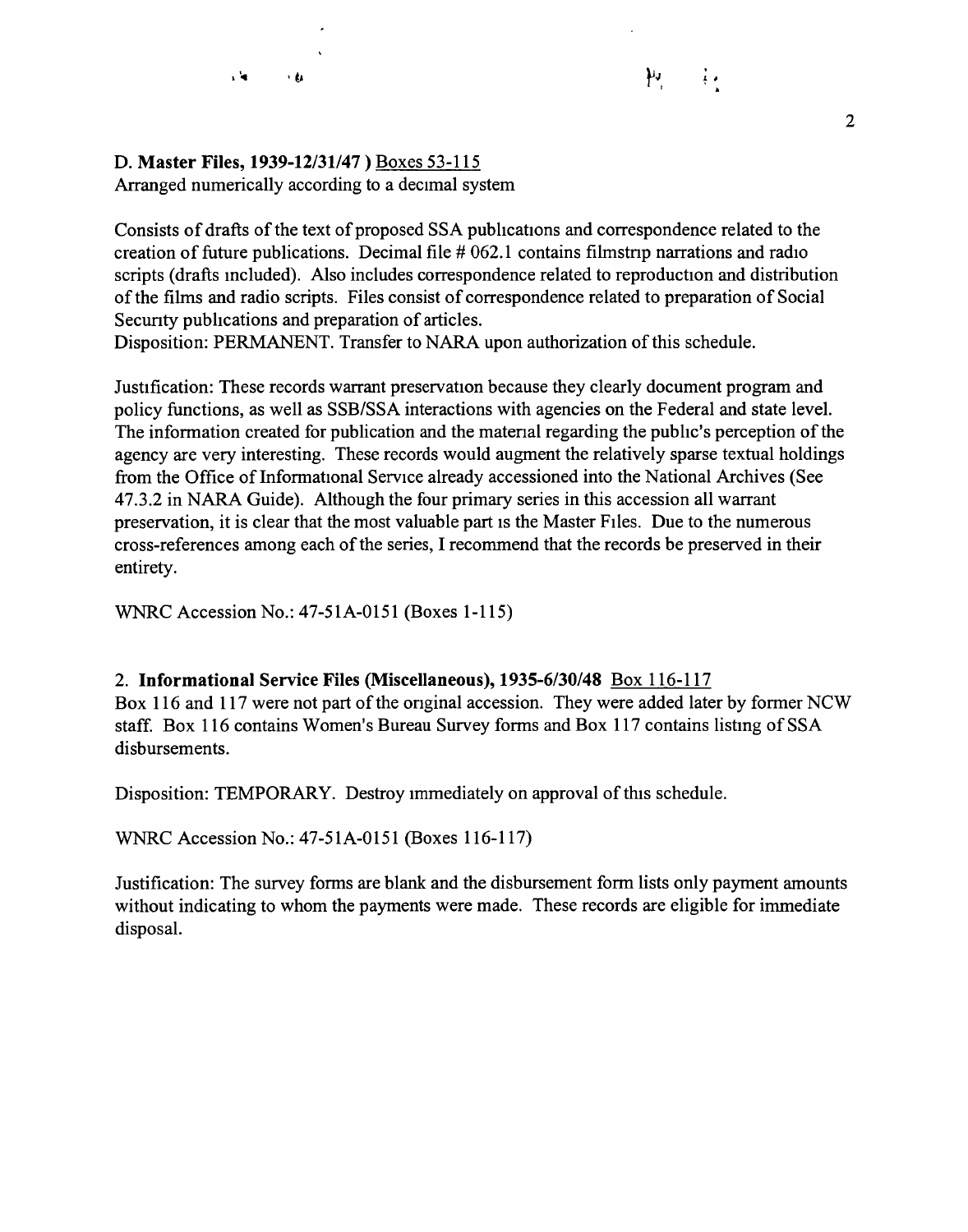Consists of routine correspondence and memoranda from the Associate Director, Informational Services to all regional Informational Services (IS) representatives.

Disposition: TEMPORARY. Destroy immediately upon approval of this schedule.

Justification: This series was used chiefly for transmittal of press releases and publicity materials, which are usually not included. Some folders contain multiple copies of the same document, while other folders are empty. Box 39 does include some informational handouts on the Social Security program and suggested draft speeches, however it is not substantive and does not warrant continual preservation.

WNRC Accession No.: 047-51B0176 (Boxes 31-39)

4. **Numbered Field Memoranda, 1938-1947.** Arranged chronologically and thereunder partially arranged accordmg to a numbering system.

Consists of memoranda from the Associate Director, Informational Services to all regional IS representatives. This series was used chiefly for transmittal of press releases and publicity materials, which are sometimes mcluded. Some boxes include draft speeches on such topics as possible employment opportunities m the Mantime Traming Program. Box 53 also contains loose working papers relating to possible revision of field memoranda system.

Disposition: TEMPORARY. Destroy immediately upon approval of this schedule.

Justification: According the records, field memoranda were numbered when they concerned subjects "of relative importance." Although these memoranda are numbered, they are of marginal value. These records do no warrant preservation as much of the information contained in these records are captured in other permanent series.

WNRC Accession No.: 047-51D0176 (Boxes 40-53)

..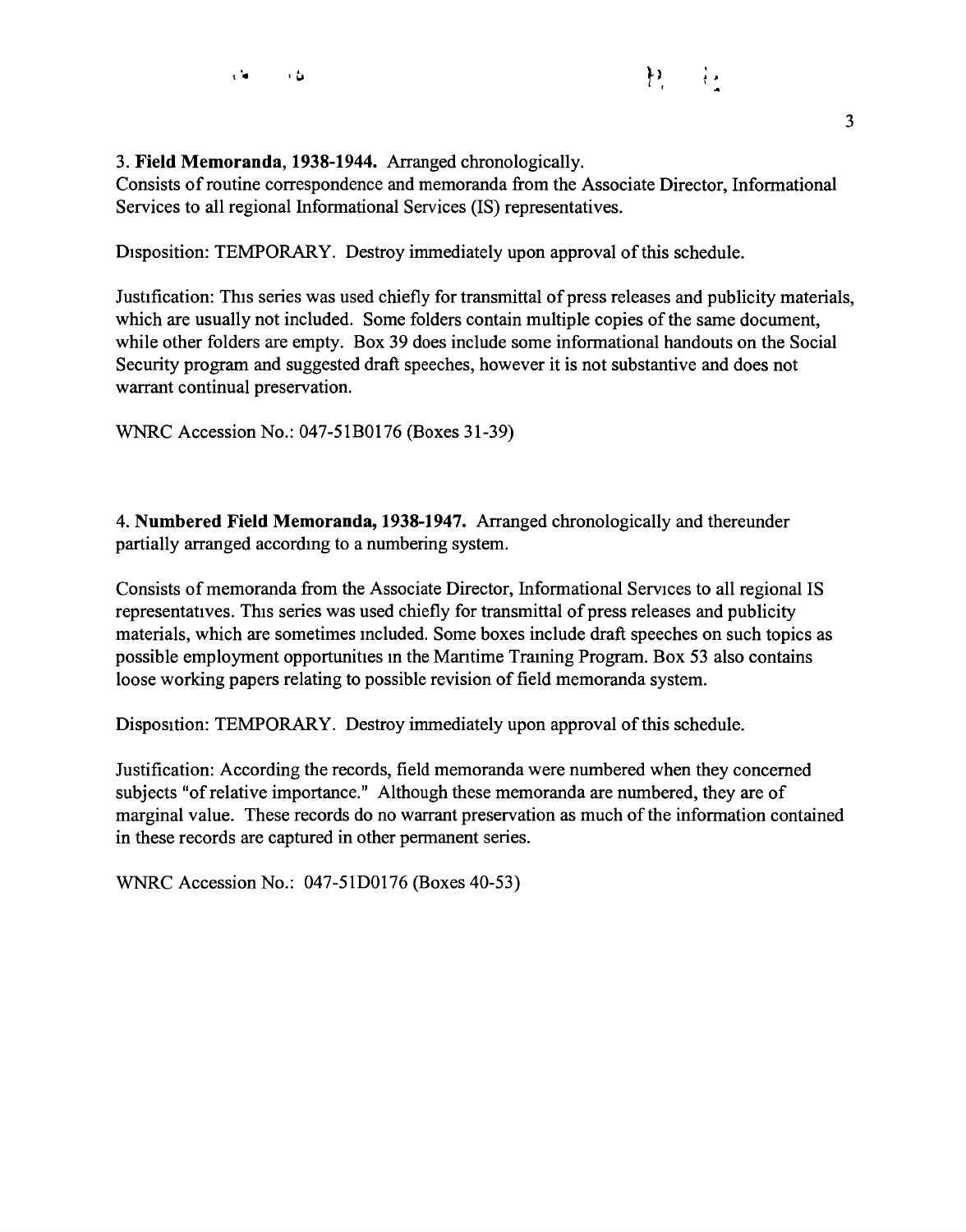5. **Daily Press Service Files, 1937-1948** Boxes 82-97 Arranged chronologically.

Consists of the following:

Box#82 - Press Clippings (includes journal and trade publication articles)

Box# 83 - Loose Clippings, 1943-1948, roughly arranged by subject (organized in folders and envelopes)

Box#84 Press Digest (binders) Magazine Press, 1937-1941 Consists of brief abstracts of articles appearing in professional journals, business press and labor press. Box 84 also contains Daily Press Digest, 1943-44. These were prepared by SSB and identified as Federal or as state. Many passages asterisked to point out criticisms or adverse statements.

Box#85 -Daily Press Digest- scattered volumes -1938,1941-42, 44

| ,,<br>Box#86 - " | Vol. 1939-41                       |
|------------------|------------------------------------|
| "<br>Box#87 - "  | Vol. 1939                          |
| ,,<br>Box#88 - " | Vol. 1936-37 (vol. dated 12/31/35) |
| "<br>Box#89 - "  | Vol. 1936-1938                     |
| - 13<br>Box#90-" | loose papers 1942-43               |
| Box#91 - "       | loose papers, 1943                 |
| Box#92 -         | 1944, loose papers                 |
| Box#93 -         | loose papers, 1945                 |
| Box#94 -         | loose papers, 1946                 |
| Box#95 -         | loose papers, 1946-47              |
| Box#96-          | 1947-48                            |
| Box#97 -         | 7/1948                             |

Disposition: TEMPORARY. Destroy immediately on approval of this schedule

Justification: These records are of mirumal value. They mostly consists of press clippings and comments on various published articles. Contemporary records of this type would be scheduled for disposal under MRM/7/8/2B.

WNRC Accession 47-510-0176 (Boxes 82-97)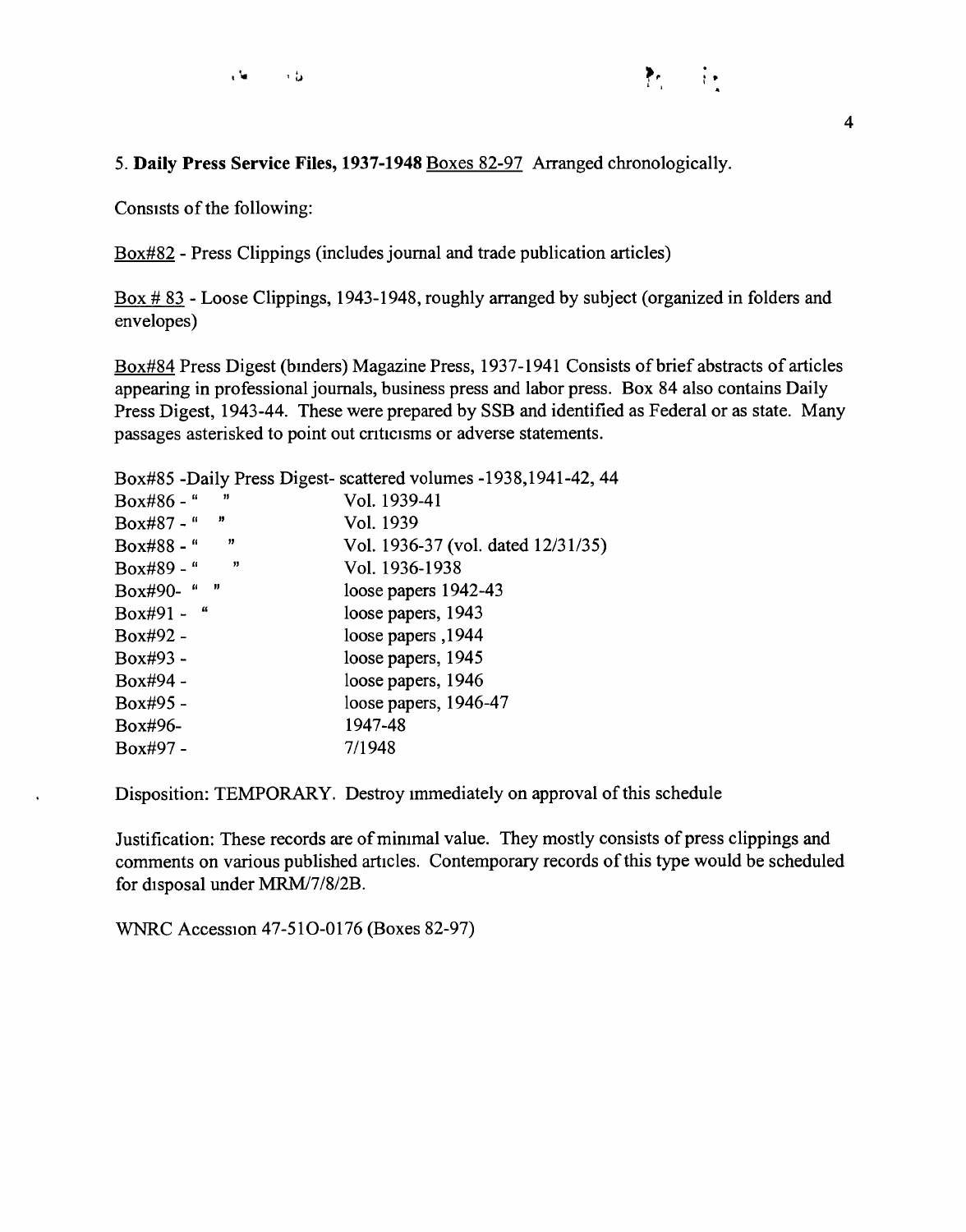## $\frac{1}{2}$

## **Federal Security Agency, Office of the Administrator, Division of State Grant-in-Aid Audits**

#### 6. **State Grant-in-Aid Audits, 1936-1944**

This series consists of the following sub-series:

A. **Audit Files (Master), 1936-1944 Boxes 1-16.** Numencally arranged by decimal system. Administrative correspondence of Bureau of Accounts & Audits mainly concerning legislation, budgets and audits of agencies granted Federal funds. Included audits of USES state office payrolls ( 132.2) and administrative memoranda (300.1 ), as well as monthly reports of Division of Public Assistance, Bureau of Accounts & Audits (132.2). Box 5 is missing.

B. **Audit Files (Regional), 1936-1944 Boxes 17-23.** Arranged numerically by region and thereunder by decimal system. Regional admmistrative correspondence, mstructions, reports on regional meetings and audits.

C. **Audit Files (State), 1937-1944 Boxes 24-189.** Arranged by type of audit (Employment Security Audits -boxes 24-83, Public assistance audits- boxes 84-181, and civilian war assistance audits- boxes 182-189), thereunder alphabetically by state, and thereunder according to the SSA decimal system. The files consist of correspondence, the audits themselves, and background material (e.g., copies of state laws and regulations governing employment security). The employment secunty audits cover audits of state and territorial employment services, state and territorial unemployment compensation programs, and merit systems programs. Box 69 is missing.

Disposition: TEMPORARY. Destroy immediately upon approval of this schedule.

Justification: These audit files are almost entirely fiscal in nature. The figures and transactions documented in these records are on longer needed for administrative or fiscal purposes by the agency. The audits were conducted and closed without any significant results and would probably yield little research mterest. These records do not warrant continual preservation.

WNRC Accession No.: 47-51A-0205 Boxes 1-190. Note: Boxes 69,70,156, 190-200 missing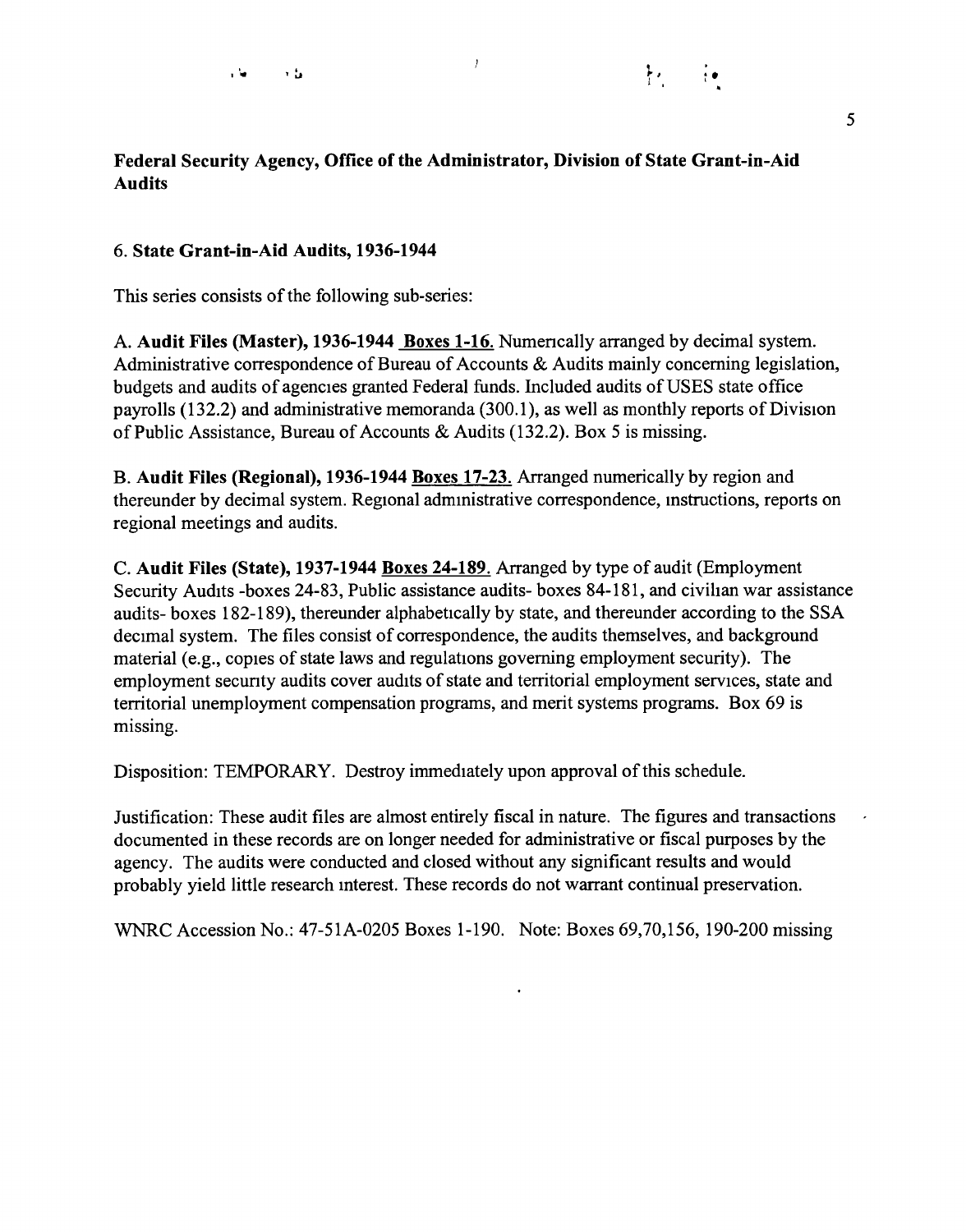



#### **Federal Security Agency, Public Health Service Hospital Facilities**

7. **Hospital Facilities Section Subject Files, 1944-1945** Boxes 201-205 Arranged alphabetically by subject heading.

Subject files of Hospital Facilities Section arranged by subject, i.e. architecture for hospitals, blood plasma, Commission on Hospital Care.

Disposition: TEMPORARY: Destroy immediately upon approval of this schedule.

Justification: Two of the five boxes that make up this portion of the original accession consist of correspondence between members of the Hospital Administrator Correspondence Club. This was a professional organization of hospital administrators and other professionals who exchanged information pertainmg to advancements in their field, publication of articles in hospital magazmes, meetings, and membership dues. The other subject headmgs are not substantive and do not warrant continual preservation.

WNRC Accession No.: 47-51A-0205 Boxes 201-205 Note: boxes 206-244 not on shelf.

 $\ddot{\phantom{a}}$ 

8. **Quarterly Workload Reports, 1940-1942 Boxes 248-253** Arranged numerically by region and thereunder alphabetically by field office.

Consists of bundles of 5 x 8 cards. (Form OAF-3005, 3006 and 3007) Cards were completed quarterly.

Disposition: TEMPORARY. Destroy immediately upon approval of this schedule.

Justification: These cards contain figures relating to the number of claims processed and forwarded to the Central office during a given quarter and those still pending for a number of reasons. These cards have no contmumg value.

WNRC Accession No.: 47-51A-0205 Boxes 248-253 Note: 3 boxes numbered 248 and no box 249.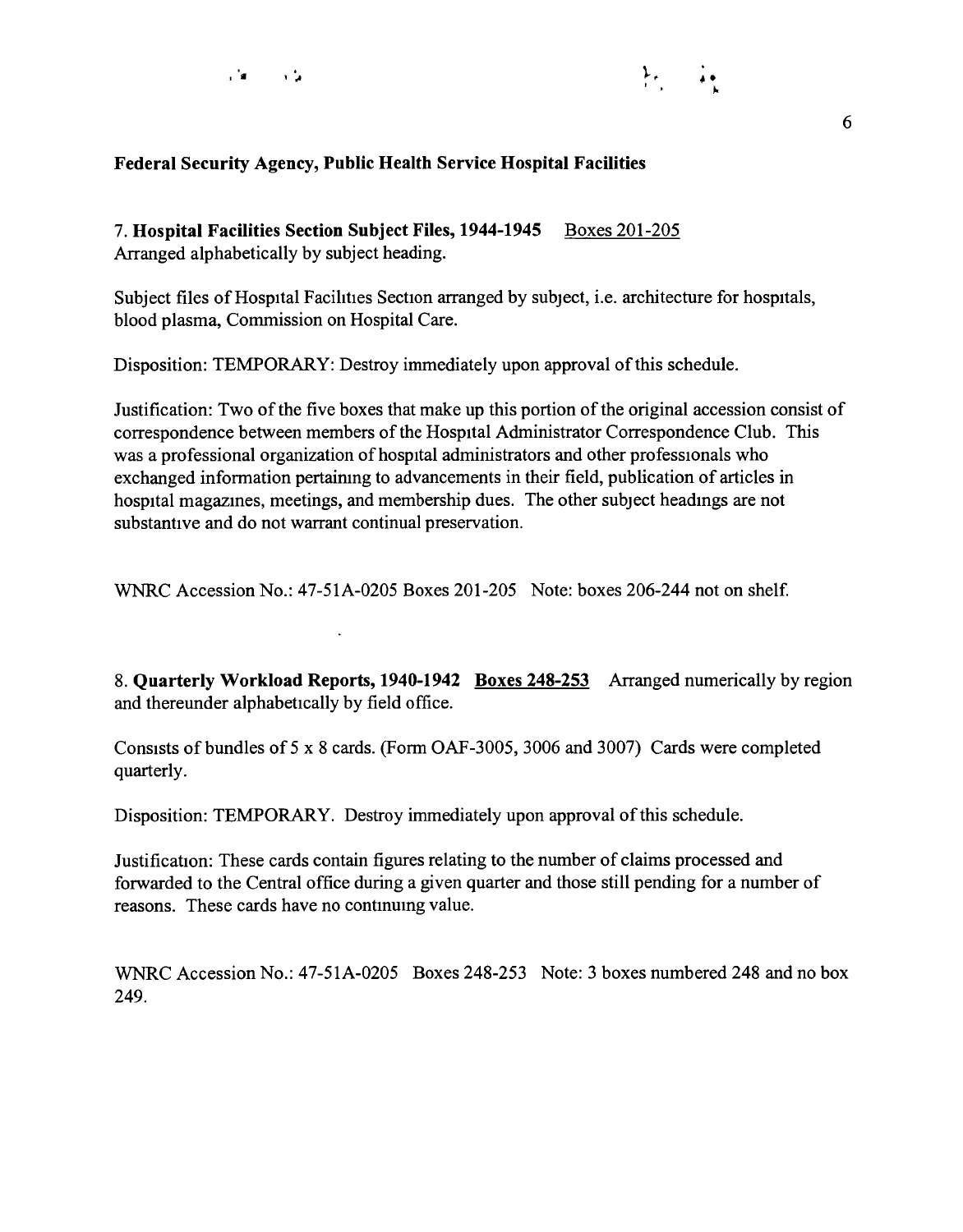

## **Social Security Board, Bureau of Old Age** & **Survivors Insurance, Management Planning and Services**

9. **Survey Files, 1941** Boxes 254-257. Arranged by social security number (Account Number). Consists of copies of Guardianship survey. Mostly loose papers.

Disposition: TEMPORARY. Destroy immediately upon approval of this schedule.

Justification: This survey was conducted to gather information to establish a profile on the guardians of children receiving benefits in an effort to determme if someone other than the current fiduciary should have custody of the child and continue to receive the child's benefits. The four page survey (Form OAF-008) is more like an application, as it only captures information such as name, sex, race, age, address, employment history, martial status of the guardian and contains questions regarding the composition of the guardian's home. The administrative needs of these records have expired.

WNRC Accession No.: 47-5 lA-0205 Boxes 254-257

10. **Management Planning** & **Service Opinion Cards, 1938-1942** Boxes 258-261. Arranged by state and thereunder by subject. Consists of 5 x 8 cards.

Disposition: TEMPORARY. Destroy immediately upon approval of this schedule.

Justification: These cards consists of excerpts and citations of the relevant laws, statutes or agreements governing claims procedures and eligibility for benefits. This information, typed on 5 x 8 cards, was provided by the Office of General Council to various employers and employees in instances where eligibility for benefits or the level of coverage was in question. The majority of the cards are simply stamped "covered." These records do not provide any m depth analysis or additional insight mto the operations of the Bureau of Old Aged Survivors Insurance (BOASI), therefore, they are ehgible of immediate destruction.

WNRC Accession No.: 47-51A-0205 Boxes 258-261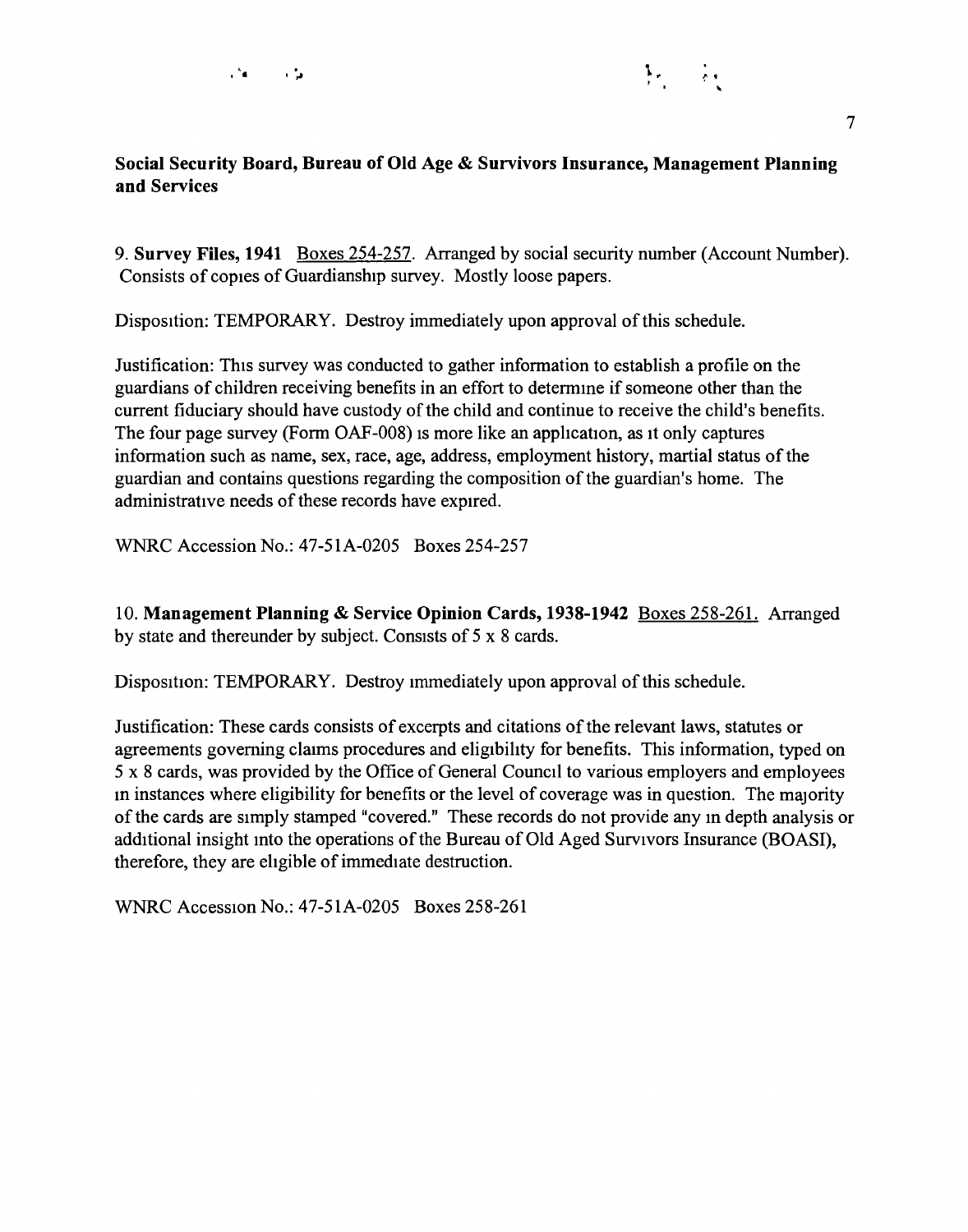

### 11. **Management Planning** & **Services Survey Files, 1944** Boxes 262-264. Unarranged.

Consists of copies of "Philadelphia Survey of Self-Employed." Includes survey instructions, original survey consolidation tables, Small Business Study Enumeration cards (Form OAA-5044), the completed survey forms, instruction for interviewers and instruction for preparing tables from coding sheets.

Disposition: TEMPORARY. Destroy immediately upon approval of this schedule.

Justification: The "Philadelphia Survey of Self Employed" was a survey of small business owners over age 50. It was conducted in 1944. The survey contain questions relating to size of the owner's business, the number of employees, payroll amount and health care costs. However, the records do not contam anything indicating what the purpose of the survey was. Although these records are rather complete, they mostly consist of mstructional material for the interviewers and their working papers (Tabulation and Enumeration Cards). The tabulation and enumeration cards, which lists the number of completed and uncompleted interviews, do not provide any information of endunng value. These records do not contam any final reports or results from the survey. Note: These cards are badly deteriorated.

WNRC Accession No.: 47-51A-0205 Boxes 262-264.

#### **Department of Health, Education and Welfare, Division of State Grant-in-aid Audits**

12. **State Grant-in-aid reports, 1938-1943** Boxes 265-266 Arranged alphabetically by state. Consists of state grant-in-aid reports and miscellaneous correspondence related to public assistance program.

Disposition: TEMPORARY. Destroy immediately upon approval of this schedule.

Justification: The records contain file copies of correspondence between the Director of the Bureau of Public Assistance and various state assistance offices. The preponderance of the correspondence relates to the status pending Federal legislation. Unfortunately, the status reports are very brief (a few lines long) and do not contain commentary. Additionally, most of the matenal are form letters that are duplicated in each state's file and the one page grant-in aid reports contained in the files, only hst figures of the quarterly expenditures and allocations for State Welfare funding.

WNRC Accession No.: 47-51A-0205. Boxes 265-266.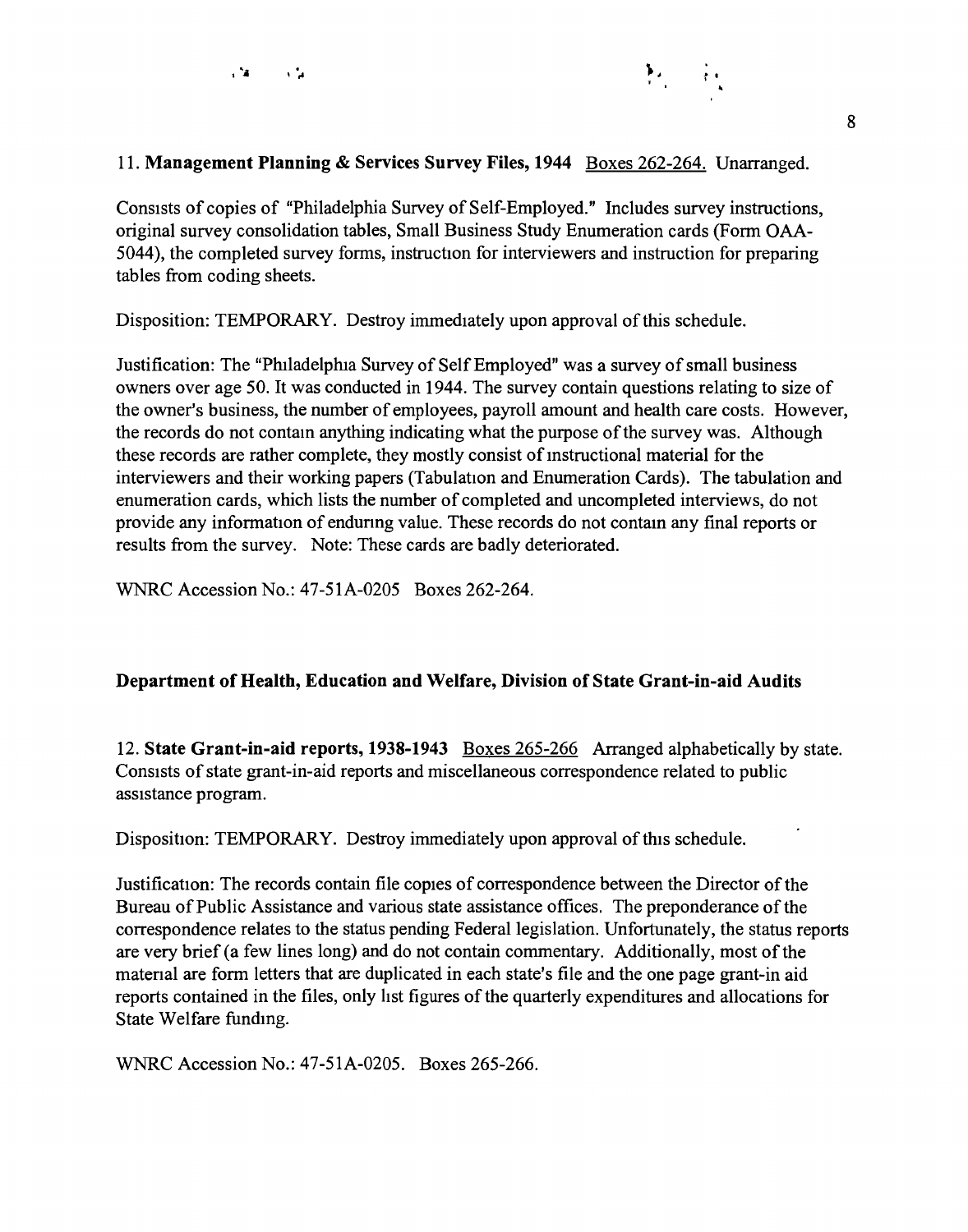

#### **Records of the Bureau of Public Assistance, 1935-1942**

**NOTE: WNRC Accession# 047-52A203** Boxes 38-73, 88-102. 109-116 & 119-170 Accession encompasses 106 cu. ft. of records (boxes 88-102 comprise only 10 actual boxes of records), which matches volume of holdings in NWMWA 01 Report.

13. **State Files, 1935** - **7/31/37** Boxes 38-65. Arranged alphabetically by state and thereunder by subject. Some folders are stamped "General Files, Pubhc Assistance Unit," while the contents of the boxes are described as "state general correspondence pertaining to public assistance programs."

Consists of correspondence between BPA and State Commissioners of Public Welfare regarding state public assistance programs (aid to the aged, aid to the blind, and aid to dependent children).

Disposition: PERMANENT. Transfer to NARA upon authonzation of this schedule.

Justification: The files include copies of the state plans, copies of state forms and bulletins, and reports of field visits. As the files help explain the establishment of state public assistance programs (or the modification of existing programs in response to Federal requirements), they are clearly of permanent value.

WNRC Accession No.: 47-52A-0203 Boxes 38-54; 59-65. 47-52B-0203 Boxes 55-58

14. **Subject Files, 1935** - **7/31/37** Boxes 66-71. Arranged by subject (a hstmg of headings and titles is located at the front of box 66).

Among the headings for this series are subject files; laws and legal matters; Bureau policies; miscellaneous; regional correspondence; mtra-agency correspondence; inter-Bureau correspondence; intra-BPA correspondence; legislative bulletins; press materials; SS releases; statistical data; publications; forms.

Disposition: PERMANENT. Transfer to NARA upon authorization of this schedule.

Justification: The records are a mish-mash that has marginal value at best. However, since there are no general files from the Bureau of Public Assistance for this time period among the holdings of the National Archives, these records should be retained permanently.

WNRC Accession No.: 47-52A-0203 Boxes 66-71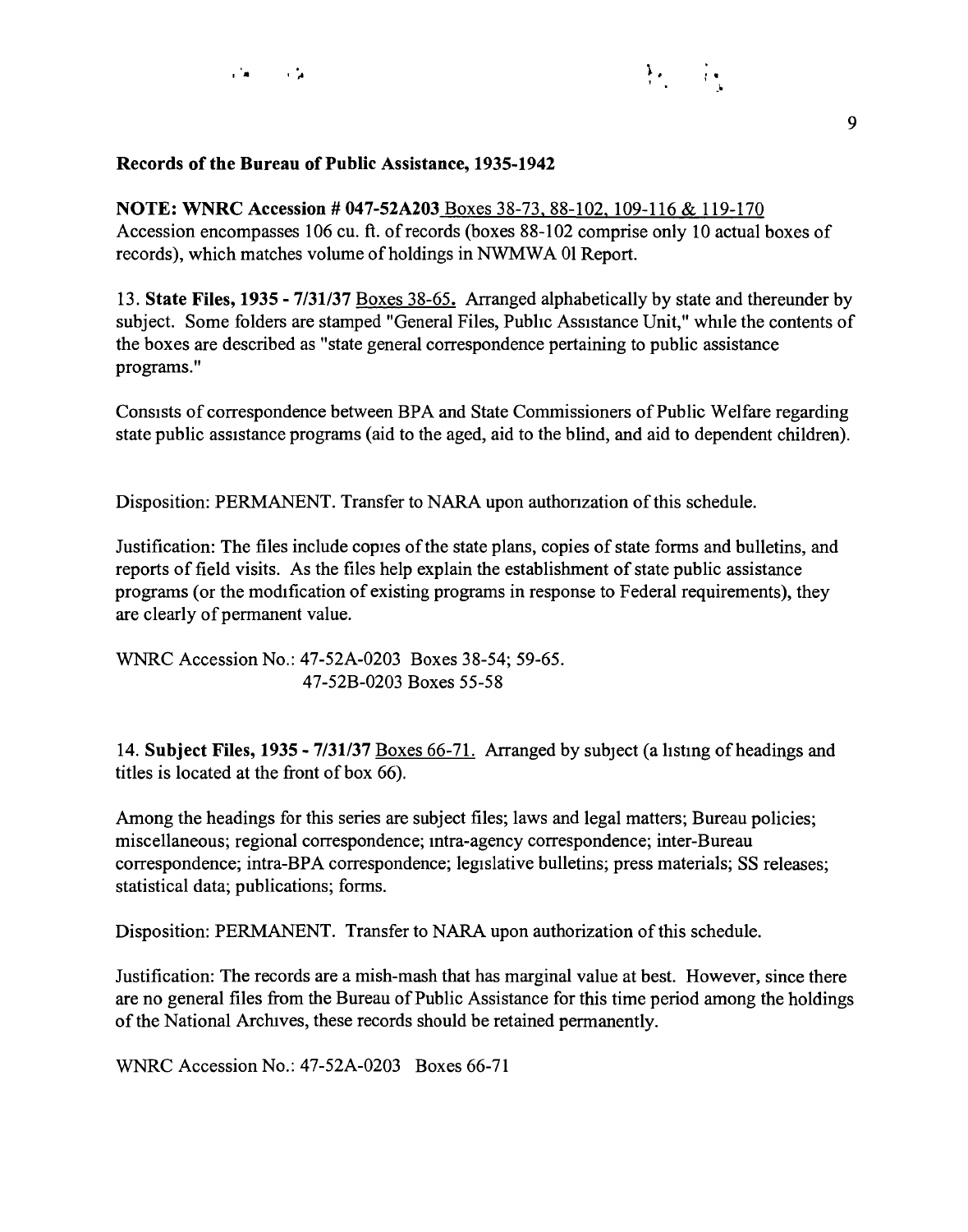

#### 15. **State Fiscal Officers' Certificates, 1935-42** Boxes 72-73. Arranged alphabetically by state.

The boxes, like the SF 135, identify the records as follows: "State Fiscal Officers' certificates re: grant-in-aid material stripped from Accounts and Audits Files, 1935-41." Consists of correspondence certifying the amount of state funds available for Federally assisted programs (aid to the aged, aid to the blind, and aid to dependent children).

Disposition: TEMPORARY. Destroy immediately upon approval of this schedule.

Justification: The records are valueless as they only served as confirmation of the amount of funds disbursed to a particular state.

WNRC Accession No.: 47-52A-0203 Boxes 72-73 **Note: The accession no longer includes boxes 74-87.** 

16. **Administrative Surveys Division Reports and Studies, 1935-42** Boxes 88-102. Arranged alphabetically by state.

Consists of typescript copies of reports prepared by Bureau of Public Assistance (BPA) field representatives, which analyze the operation of state and local public assistance programs; state "red books," which contam copies of correspondence on the approval of state Aid to Dependent Children (ADC) plans, background on state laws and programs, statistical tables regarding ADC recipients, and state and county reports prepared by BPA; chronological summaries of materials relating to approval of Old Age Assistance, Aid to the Blind, and ADC programs. These summaries date back to 1935 in most instances.

Disposition: PERMANENT. Transfer to NARA upon authorization of this schedule.

Justification: These reports and studies are worth preservmg. The state and local reports provide useful analyses of state and local ADC programs, based on field visits as well as a review of pertinent legislation and regulations. The chronological summaries provide a detailed outline of the negotiation and approval of state plans.

WNRC Accession No.: 47-52A-0203 Boxes 88-102, which amount to only 10 cu. Ft. due to repacking and renumbering. **Note: The accession no longer includes boxes 103-108.**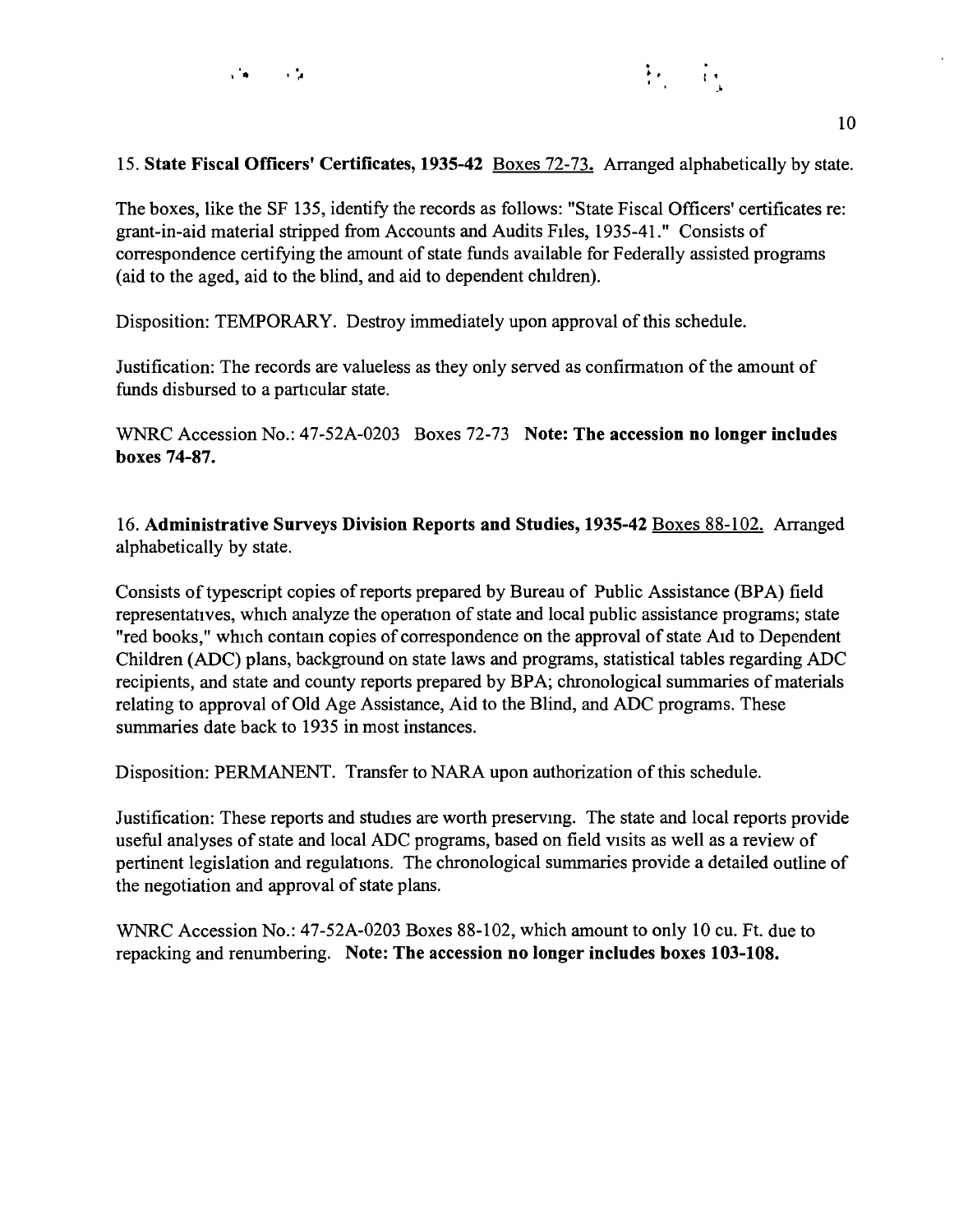

17. **Working papers relating to surveys and estimates, ca. 1940-47** Boxes 109, 111-116 *(Box*  110 is missing). The boxes are labeled, somewhat mistakenly, as SSA/BPA - Activities Community Resources (Sheltered Home Care) because only a portion of the records cover this subject.

Boxes 109 and 111-113 consist of mdividual schedules, worksheets and working papers accumulated in conducting a study of sheltered and home care applicants and recipients (i.e., residents in boarding houses, nursmg homes and other institutions), ca. 1942. Boxes 114-115 consist of worksheets, tabulations, and dummy page proofs relating to a study of causes of blindness among AB recipients, 1940-41. Box 116 consists of cost estimates for legislative proposals affecting PA, 1946-47.

Disposition: TEMPORARY: Destroy immediately upon approval of this schedule.

Justification: The records do not mclude any reports or studies derived from these surveys, nor any documentation of their origin, purpose, or conduct. While original survey schedules might have had potential for research use, its value has been mvahdated by a total lack of all documentation relating to the scope of the surveys and the methodology employed.

WNRC Accession No.: 47-52A-0203 boxes 109, 111-116 **Note: box 110 is missing and the accession no longer includes boxes 117-118.** 

18. **Field Reports and Correspondence, 1936-50** Boxes 119-134. Arranged alphabetically by state and thereunder chronologically, with some folders labeled "General Files, PA Unit."

By 1950 the field reports have become "current activity reports." Box 134 also includes a subseries of regional files, 1940-47, consisting chiefly of field reports, field visits by headquarters staff, and "administrative review operating plans," 1940-44, in which states review local application of eligibility standards to ensure appropriate expenditure of tax funds.

Disposition: PERMANENT. Transfer to NARA upon authorization of this schedule.

Justification: This series is worth preservmg, for it documents developments (legislation, litigation, administrative changes and other initiatives) affecting public assistance programs at the state and local level. It also helps document the relationship between SSA and state and local Public Assistance agencies, as well as SSA's influence on such programs.

WNRC Accession No.: 47-52A-0203 Boxes 119-134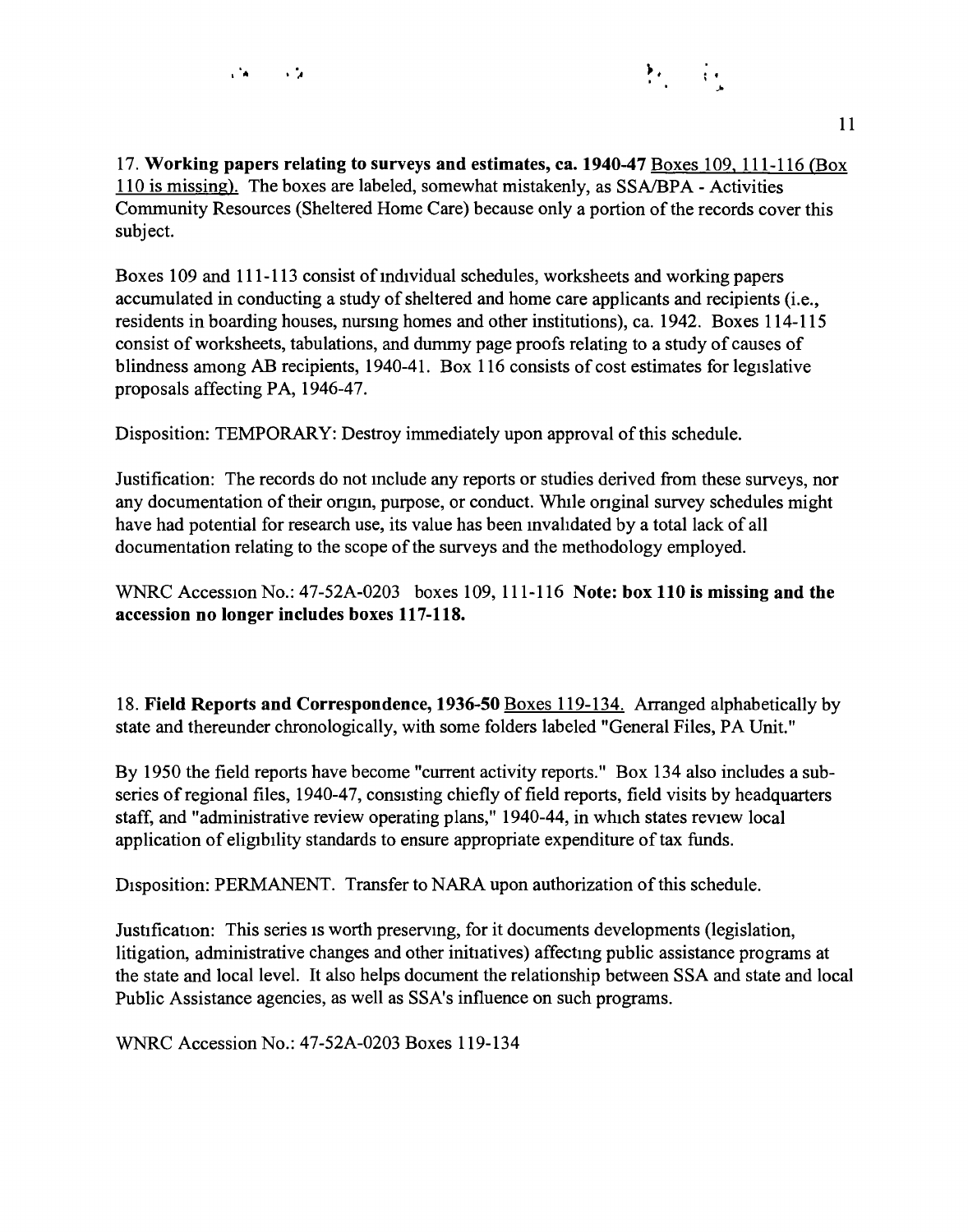

Consists of state plans (AB, OAA, ADC), with cover of folder indicating date of transmittal and date of approval. The plans include legislation, rules and regulations, and some forms, bulletins and admirustrative manuals.

Disposition: TEMPORARY. Destroy immediately upon approval of the schedule Justification: These records have value only for documentmg plans approved by Social Security Board (SSB). Their usefulness for supplementmg the information in the State Files (item 14) is marginal, as they provide no explanations of any changes. In essence, this is a reference file.

WNRC Accession No.: 47-52A-0203 Boxes 135-148

20. **Extracts of Administrative Review Reports, 1943-47** Boxes 149-68. Arranged numerically by subject.

Identified on the SF 135 as "Administrative Review Reports Cut-up by Subject." Consists of binders containing excerpts from admmistrative review reports "showing services performed by State agencies with grant-m-aid programs." The initial segment of binders (boxes 149-61) was compiled in 1946 from reports dated 1940-42.

Disposition: TEMPORARY. Destroy immediately upon approval of this schedule.

Justification: The extracts seem to be illustrative rather than exhaustive. The latter segment of binders (boxes 162-68) contain clippings taken from various reports and stuffed into envelopes. The clippings contain state responses to questionnaires covenng welfare procedures and operations. These records have almost no research value.

WNRC Accession No.: 47-52A-0203 Boxes 149-168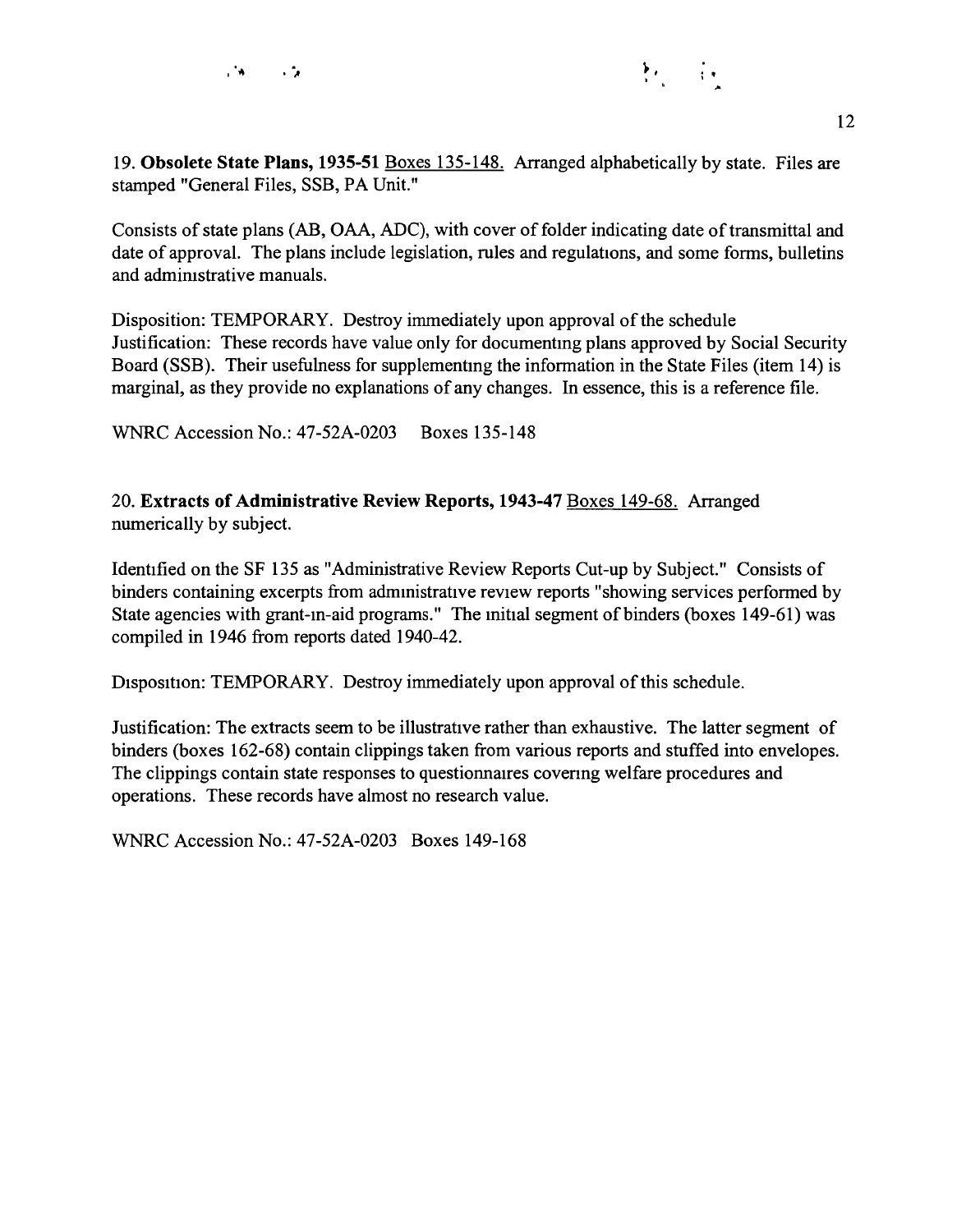

### 21. **Ledgers of expenditures for grant-in-aid programs, 1936-42** Boxes 169-70.

The ledgers in box 169 document "record of expenditures by quarter," 1936-42, showing debits, credits and balances. The ledgers m box 170 show estimates and actual appropriations by state, 1936-41. These ledgers are designated "General Files, Accts and Audits Unit," and are annotated "transferred to PA files from A & A files, 9/9/49."

Disposition: TEMPORARY. Destroy immediately on approval of this schedule.

Justification: Contemporary records of this type would be scheduled for disposal under NCl-47- 78-19/1. These records have far exceeded the four year retention period prescribed by NCl-47- 78-19/1.

WNRC Accession No.: 47-52A-0203 Boxes 169-170

#### **Bureau of Public Assistance, 1935-42**

22. **General Classified Correspondence Files, 1935-42** Boxes 9-350 Note: Boxes 1-8 are not on shelf and, as unofficial personnel folders, have probably been destroyed. Identified as "general correspondence files," the files compnse the following sub-series:

a. Regional correspondence pertaining to Public Assistance (PA) programs, arranged numerically by region and thereunder via the decimal system. Boxes 9-27. The SF-135 states that the "general schedule" has been partially applied to these files, and the records appear to have been purged of much housekeeping and facilitative material. The documentation includes monthly and quarterly reports of regional directors (317), correspondence and reports for regional conferences, conferences of directors of research and statistics in state PA agencies, plans, and memoranda on the conduct of administrative reviews.

b. Master correspondence files, arranged via the decimal system. Boxes 28-123. The series includes monthly reports of BPA components (317.2/21.2), correspondence related to state ADC plans (and administration of plans) (621) and the handling of "administrative reviews," and special studies (e.g., relationship of UC to relief) (643). Under the PA program, grants were made under a plan submitted by the state and approved by the Social Security Board. Effective January 1, 1940, the Board directed BPA to develop and conduct "a continuing review of state and local procedures and operations, including appropnate review of a sample of case records" with respect to programs receiving Federal grants-in-aid under the Social Security Act. These became known as "administrative reviews."

c. State correspondence files ("092"), arranged alphabetically by state and thereunder numerically via the decimal system. Boxes 124-350. Includes correspondence relating to such matters as state plans and amendments thereto  $(610)$ , field visits to state offices  $(623)$ , current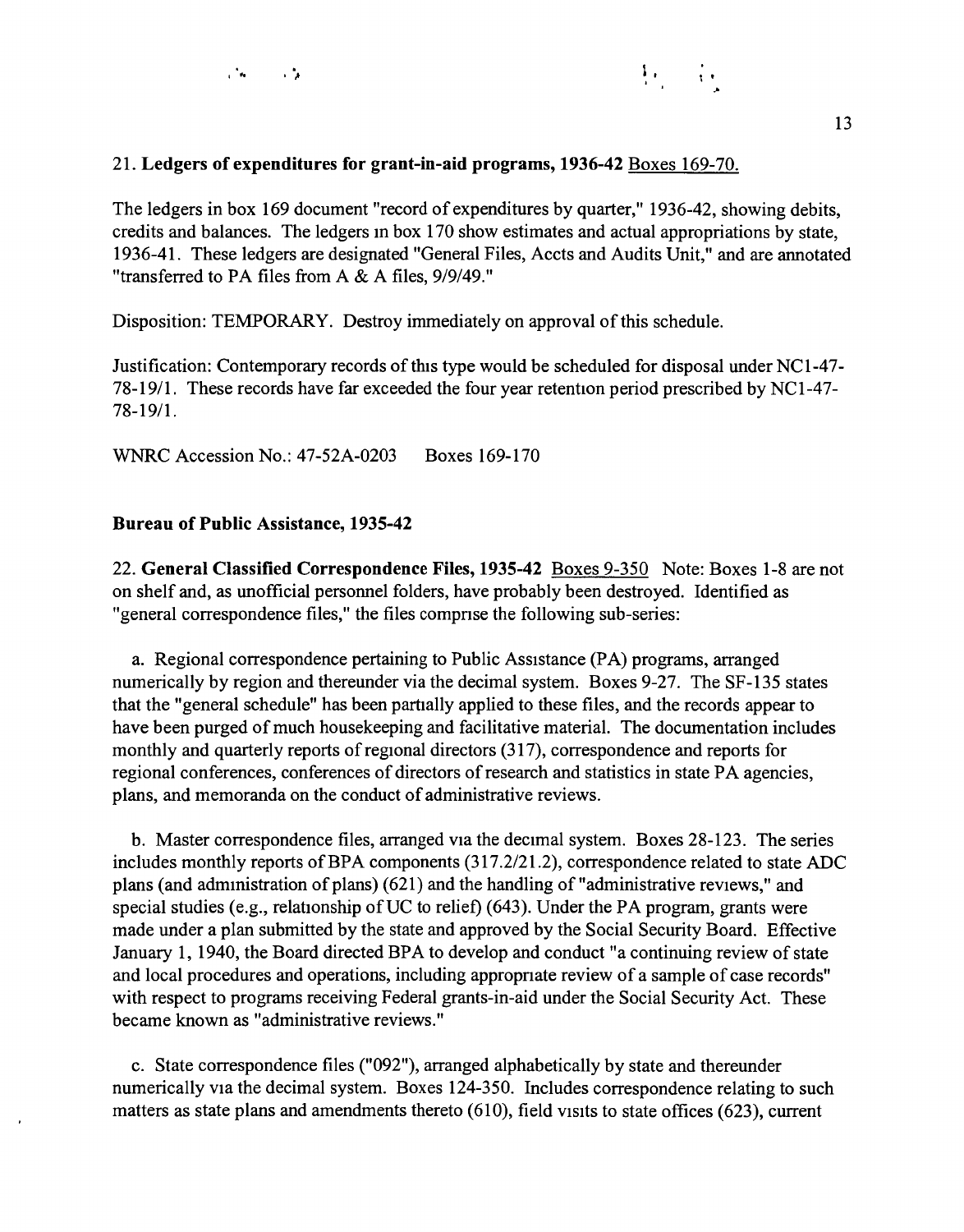



activity reports from BPA regional representatives (623.1), special studies (e.g., "Administration of Public Assistance in California," ca. 1939") (630.3), transmittal of state PA statistics (641.11 and 641.12), and review of state personnel standards (631.3).

Disposition: PERMANENT. Transfer to NARA upon authonzation of this schedule.

Justification: The series warrants permanent retention in its entirety. These files are essentially complete and document the development and refinement of policies regarding the administration of Federal grant-in-aid programs under the Social Security Act. Additionally, the correspondence contains detailed reports for various state and local offices that came under the purview of the Social Secunty Bureau of Public Assistance and grants-in-aid programs.

WNRC Accession No.: 047-53Al 18 Boxes 9-350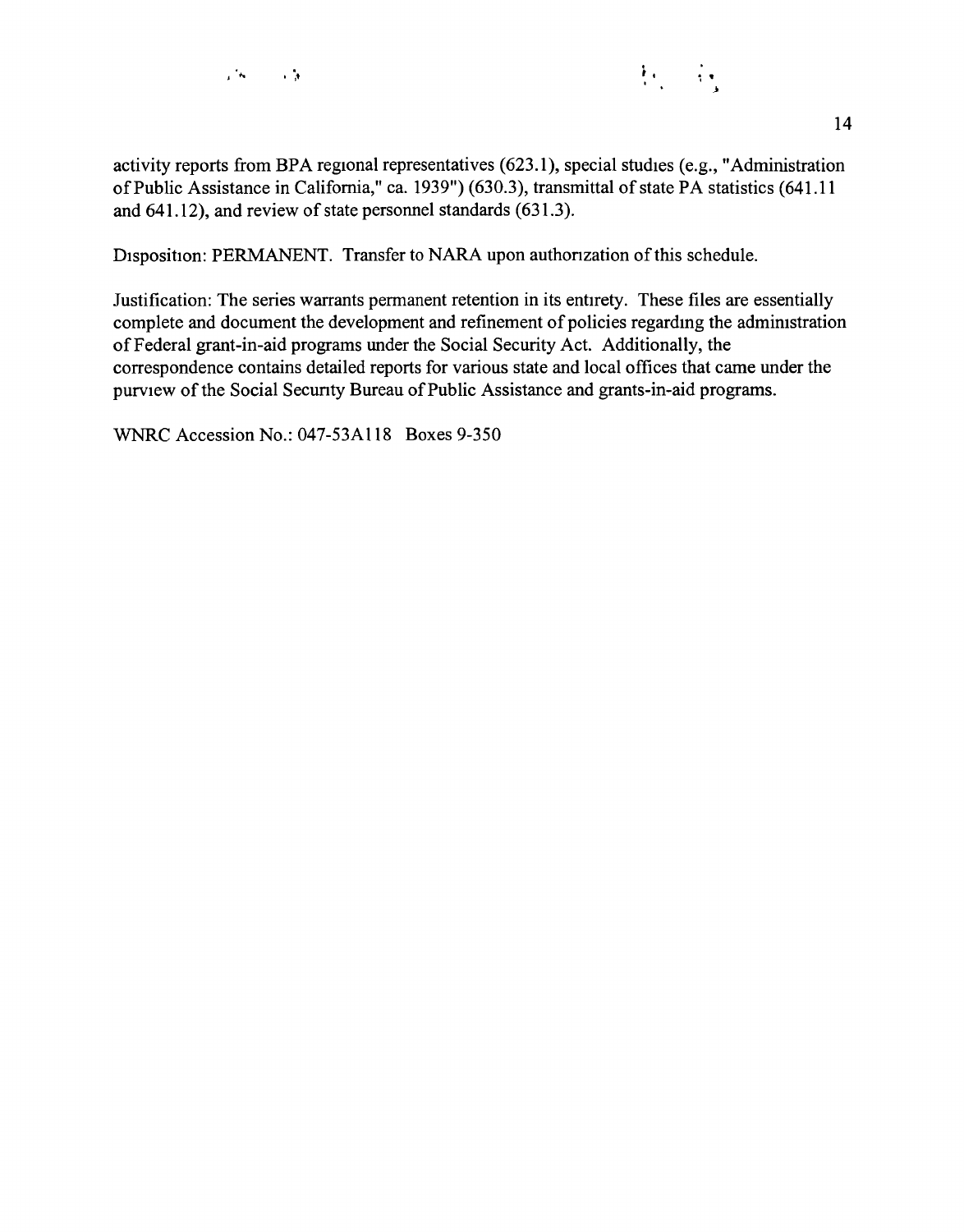

## **Office of Federal-State Relations, State Technical Advisory Services, 1947-48**

The Office of Federal-State Relations was created after the Social Security Board was abolished and the Social Secunty Administration (SSA) established in 1946. The Office was "charged with responsibility for developing recommendmg to FSA policies, methods and procedures in connection with all phases of Federal-State relations carried on within the agency." The State Technical Advisory Services in tum was "charged with responsibility for technical and advisory services to the State social secunty agencies m the field of merit system and personnel admmistration," part of OC for SSA. The primary purpose of the unit was to establish personnel standards for agency-wide application under grant-in-aid programs.

#### 23. **General files, 1947-48** Boxes 1-4. Arranged according to a decimal system.

Comprises the following sub-series:

- a. Correspondence (095, A-Z), 1 in. (box 1).
- b. Decimal files,  $6$  in. (box 1).
- c. Regional files, 4 in. (box 1).

d. State files, 3 ft., 1 m., (boxes 1-4). Concerns field visits, approval of changes in state regulations covering personnel administration, and joint examinations.

Disposition: PERMANENT: Transfer to NARA upon authonzation of this schedule.

Justification: While these records cover only a limited period of time and involve some topics which are not part of SSA's primary mission, they demonstrate how the use of Federal funds for social programs led the Federal government to regulate how those programs were administered.

WNRC Accession No.: 47-53A-0242 Boxes 1-4.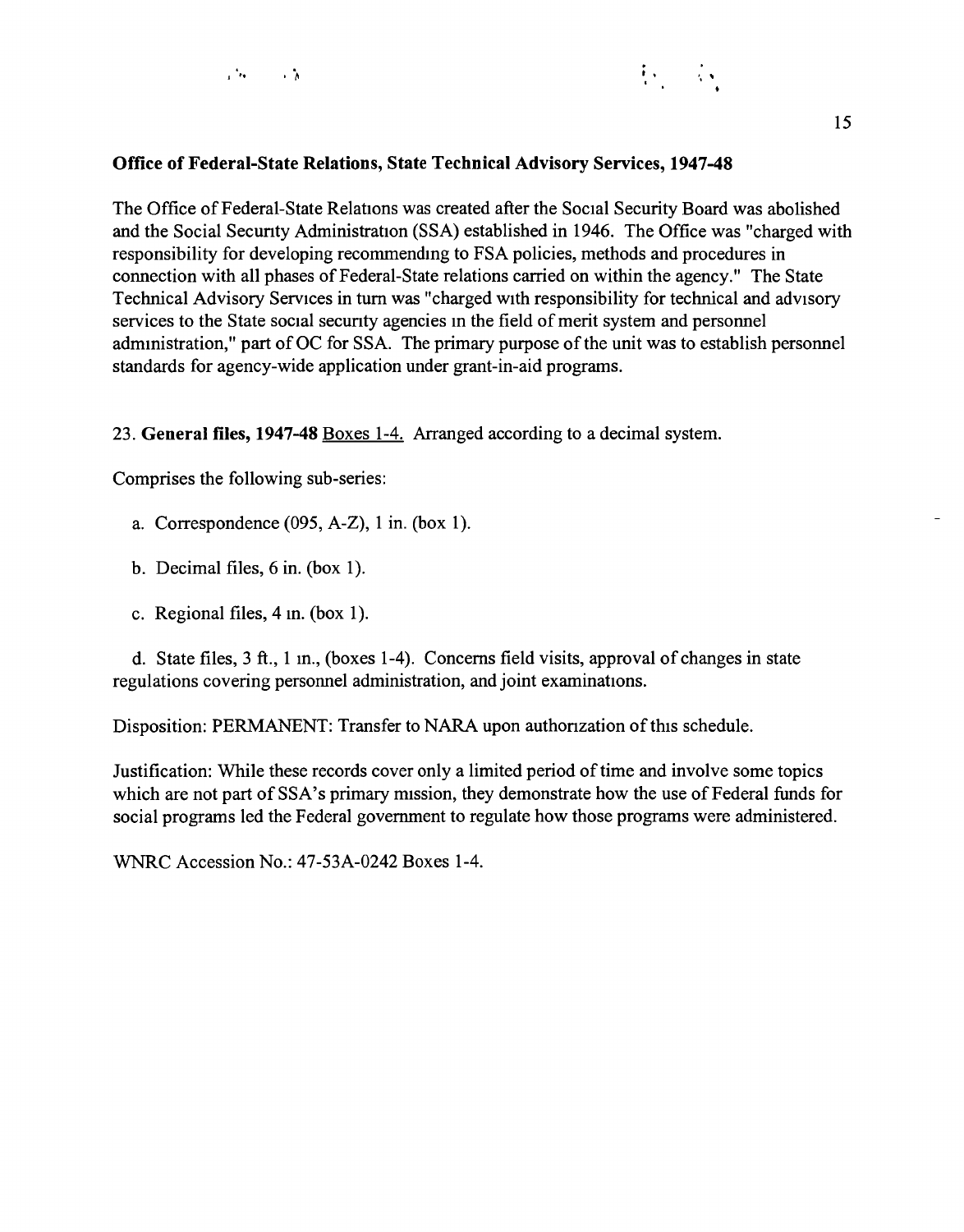

## **Office of Federal-State Relations, State Merit System Services, Personnel Standards Branch, 1941-50**

24. **Children's Bureau obsolete plan material, 1936-1950.** Boxes 5-19. Arranged alphabetically by state.

Consists of job classification and compensation plan material (job descriptions, pay plans), some of which are stamped "Children's Bureau," as well as state rules and regulations. The Children's Bureau required approval of these plans as evidence of proper efficient admmistration of plans for child welfare services. Also, consists of plans covenng public assistance and unemployment compensation, some of which from the early 1940s are stamped "State Technical Advisory Services."

Disposition: TEMPORARY. Destroy immediately upon approval of this schedule.

Justification: These records containing job descriptions, pay plans, staffing levels, and similar documents relate only to the facilitative function of administration, not to a program mission. They do not warrant continual preservation and have far exceeded their temporary use.

WNRC Accession No.: 47-53A-0242 Boxes 5 -19

## 25. **Bureau of Old Age And Survivors Insurance (BOASI) Subject Files, 1947-48** Boxes 1- 15.

Boxes 1-10 Arranged by Region, thereunder numerically with sub-files for localities.

Mainly consists of correspondence relating to personnel matters i.e., promotion, filling vacancies and correspondence related to closing of trade offices. Also mcludes speech material.

Boxes 11-15 Arranged by Area Office, thereunder numerically by a decimal system, 1947-1948.

Consists of cover memos to all area offices pertaining to: recruitment, claim reviewing procedures, recording T&P, efficiency ratings.

Disposition: TEMPORARY. Destroy immediately upon approval of this schedule.

Justification: These records do not warrant preservation as they relate to routme personnel matters.

WNRC Accession No.: 47-54A-0473 Boxes 1-15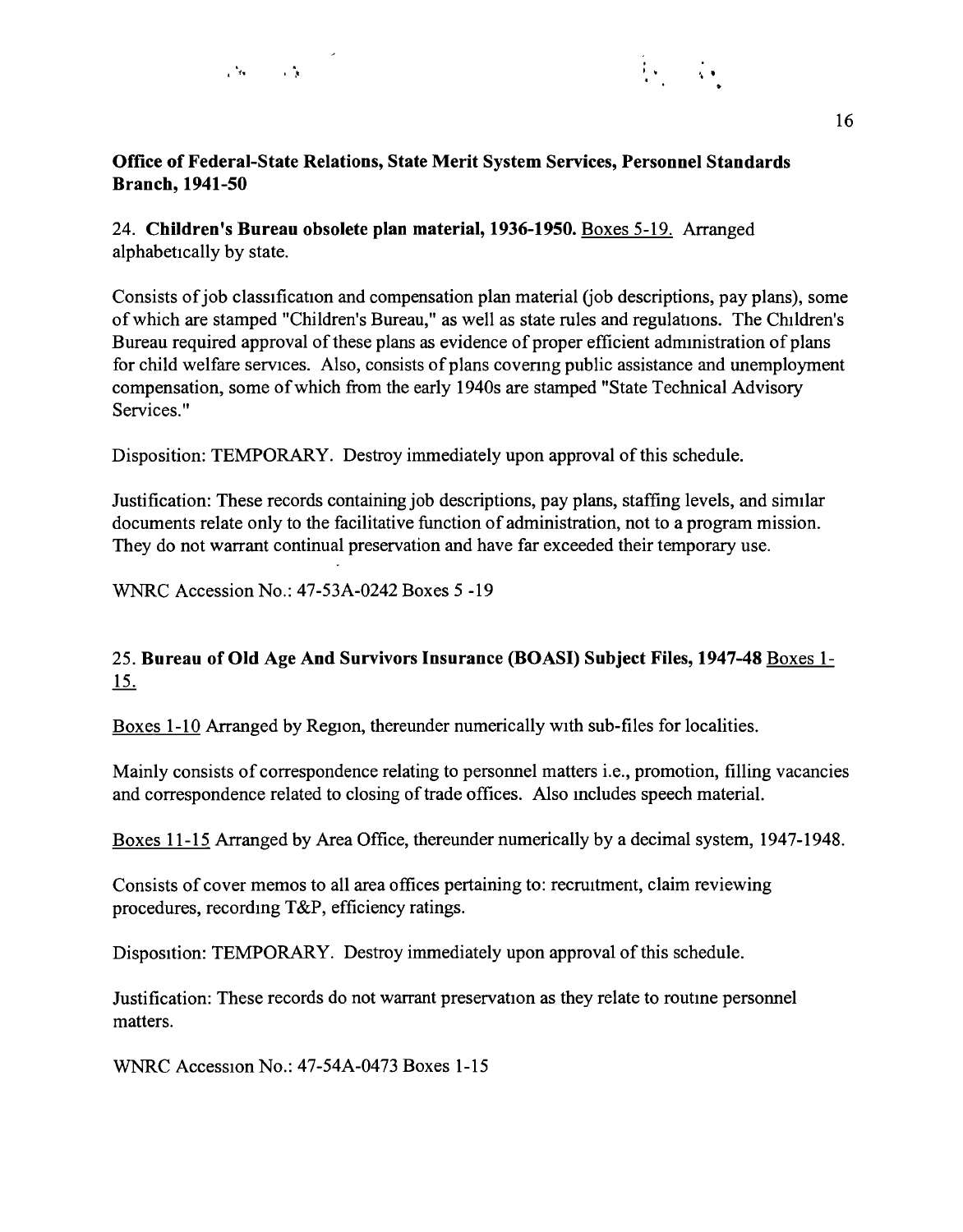

#### 26. **Bureau of Old Age And Survivors Insurance (BOASI) Master File, 1947-48**  Boxes 16-26. Arranged according to a decimal system.

Documents pertaining to legislation, organizational restructuring, BOAS! Newsletters to employees. Also, copies of memorandums to all Regional Directors. (originals maintamed with regular files). Many cross references, almost entire boxes.

Disposition: TEMPORARY. Destroy immediately upon approval of this schedule.

Justification: Records are of marginal value due to facilitative nature. The memoranda are copies of originals that are maintained with the regular files and the newsletters only served to informally provide mformation to employees. The newsletters were not an official Bureau publication.

WNRC Accession No.: 47-54A-0473 Boxes 16-26

## **Bureau of Old-Age and Survivors Insurance (BOASI), Division of Claims Control**

27. **Control Ledgers and Child Diary Accounts, 1940-45.** Boxes 1-3. Arranged chronologically.

Control ledgers for benefit payment accounts and child diary accounts from 1940-1945. Records consist of Ledger Sheets (Form OA-Cl 16 and Form OA-Cl20). Box 3 contains a ledger of lump-sum payments.

Disposition: TEMPORARY: Destroy immediately upon approval of this schedule.

Justification: The standardized ledger sheets list dollar amounts of benefit payments. These are admimstrative records that have far exceeded their usefulness to the agency.

WNRC Accession No.: 47-54A-0587 Boxes 1-3.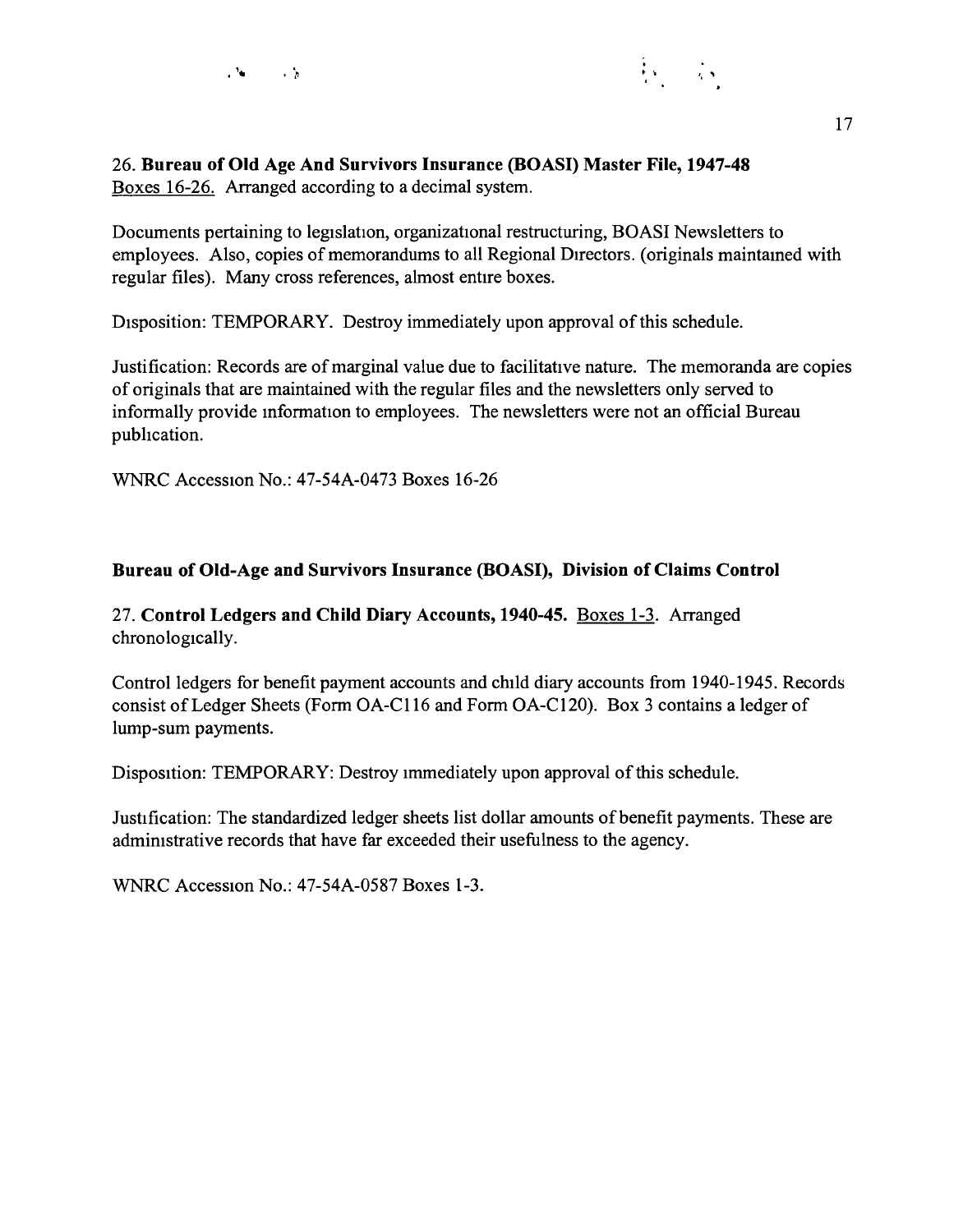

#### **Bureau of Old Age Survivors Insurance, Personnel Division**

### 28. **Employee Survey Material, 1946** Boxes 1-2. Unarranged.

Consists of correspondence, statistical compilations, minutes of committee meetmgs, work papers, and background matenals.

Disposition: PERMANENT. Transfer to NARA upon authorization of this schedule.

Justification: The Employee Relations Committee conducted a carefully organized survey of 3,841 SSA Baltimore office employees m 1944. The results were published in Director's Bulletin No. 135, October, 1945. These records are complete in documenting the work of the committee and the response of the Executive Staff to the committee's recommendations and the actions taken to correct poor working conditions. Moreover, the records provide a useful overview of working conditions and employee attitudes m one of the largest Federal facihties during World War II. Among the issues addressed by the committee was the presence of all-Negro units within SSA. The records are worth preserving despite a significant volume of working papers.

WNRC Accession No.: 47-55A-0405 Boxes 1-2

## 29. **Records Relating to the "Why" survey of existing operations and activities of BOAS** I, **1940-1942.** Box #3 (OVERSIZED) Unarranged.

Consists chiefly of blank forms and working papers (termed "operational analysis of activities"). This box mcluded blank forms for "WHY" survey and "Operational Analyzed Activities."

Disposition: TEMPORARY. Destroy unmediately upon approval of this schedule.

Justification: The "Why" survey was conducted to address issues related to wartime personnel shortages and create pohcies designed to promote work simphfication and elimination of nonessential and duplicative functions. This program was aimed at eliciting employee suggestions for saving time, money and materials. The suggestions cover such facihtative and processing matters as use of forms, workflow, handlmg of claims, and obtaining of social security cards. The records include no final report or other substantive documentation. As the survey seems to have been nothmg more than an employee suggestion program that covered procedural matters, the records do not warrant preservation.

WNRC Accession NO.: 47-55A-0405 Box 3 (Note: Box 3 is oversized and is reflected on 01 as two cubic feet. There is no box 4)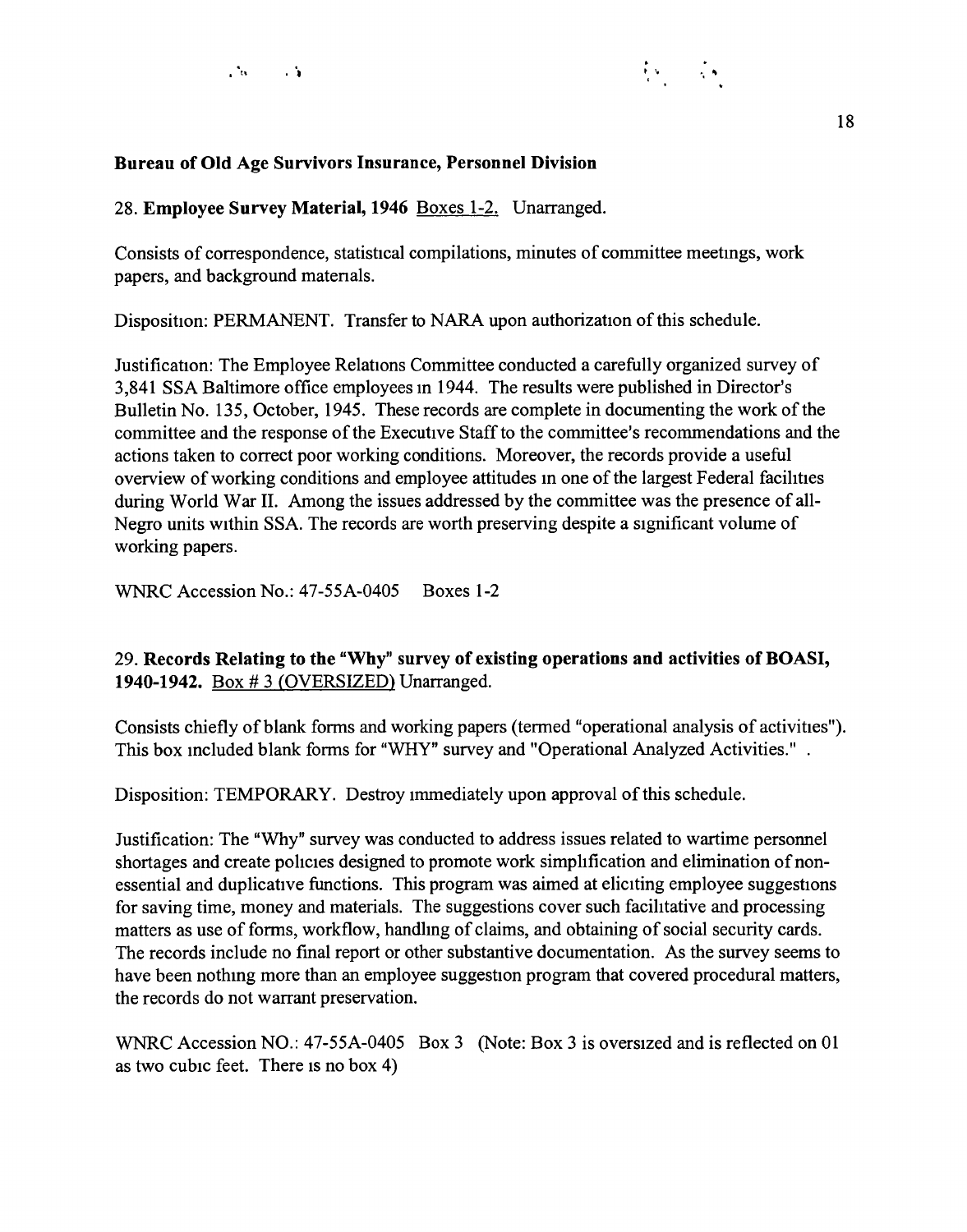

30. **General Correspondence, 1935-1945** Boxes 1-149. General correspondence and reports regarding the Social Security program. Divided into master, regional, state and subject categories.

Boxes 1-131 - General Correspondence arranged accordmg to a decimal system Boxes 132-137 - General correspondence arranged alphabetically by country or state, thereunder accordmg to a decimal system

Box 138 - General Correspondence arranged numerically by region

Boxes 139-149 - General Correspondence arranged by person, firm or association.

Disposition: TEMPORARY: Destroy immediately upon approval of this schedule.

Justification: The Preliminary Inventory of the Records of the Social Security Admimstration states that "There was a Central File for the deposit of all Social Security Board records except those of the members and the Executive Director. Nevertheless, some bureaus and offices established their own files and did not send copies of their correspondence to the central file." These records are in the same arrangement and cover nearly the exact time penod. (The Central File covers 1935-1947.) Smee these records duplicate those already accessioned into the National Archives (see 47.3.1 in Guide to Federal Records m the National Archives), they are disposable.

WNRC Accession Nos.: 47-57B0315, 47-57C0315, and 47-57D0315 Boxes 1-149.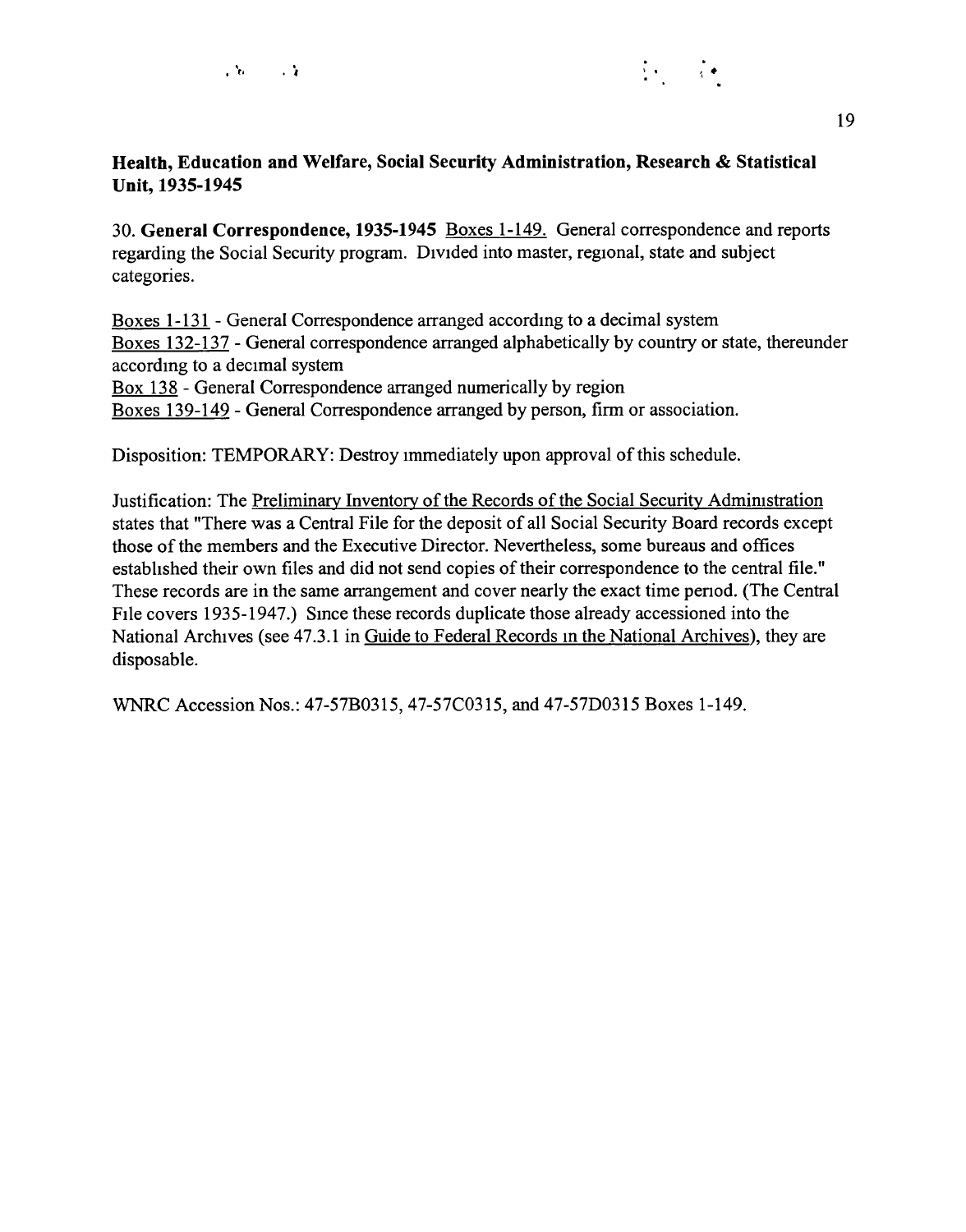

Contains monthly and annual reports from the Director of the Bureau of Old Age Survivors Insurance (BOASI) and annual reports to the Director from vanous Divisions. Division Report include: Accounting Operations, Claims Control, Claims policy, Field Operations, Management Planning and Services, Personnel, Program Analysis, Traming and Publication Services.

Divisional Monthly Work Plan Reports, 1946-1950 Bureau Monthly Work Plan Reports, 1944 - 1951 Bureau Divisional Work Plans 1943 - 1950

Disposition: PERMANENT: Transfer to NARA upon authorization of this schedule.

Justification: These records are detailed monthly reports that document all phases of BOASI operation on both the bureau and divisional level. This accession also contains the Director's Numbered Bulletins. Many of these Bulletins provide a summary of the detailed monthly reports that should prove to be valuable to researchers. The records are well organized, labeled and in very good condition.

WNRC Accession No.: 47-58A-0393 Boxes 1-4

#### **Bureau of Public Assistance**

32. **State Grant Docket Files, FY 1949- FY 1952.** Boxes 116-124. Arranged alphabetically by state.

Contains State Grant Dockets consistmg of quarterly computations of amounts to be certified to the Secretary of the Treasury for Public Assistance grants under the Social Security Act and reports of estimated expenditure and funds available. Figures are hsted on Form PA-110 and divided into four categories: Old Age, Blmd, AID and Totally Disabled. Reports form the following states only: Alabama, Connecticut, Colorado, Kansas, Kentucky, Montana, Nebraska, New Mexico, New York, North Carolina and Wyoming

Disposition: TEMPORARY. Destroy immediately upon approval of this schedule

Justification: The records consist of hundreds of copies of the PA-110 form, which lists figures of estimated expenditures. They are admimstrative records that have far exceeded their facilitative value.

WNRC Accession No.: 47-SSB-0832 Boxes 116 - 124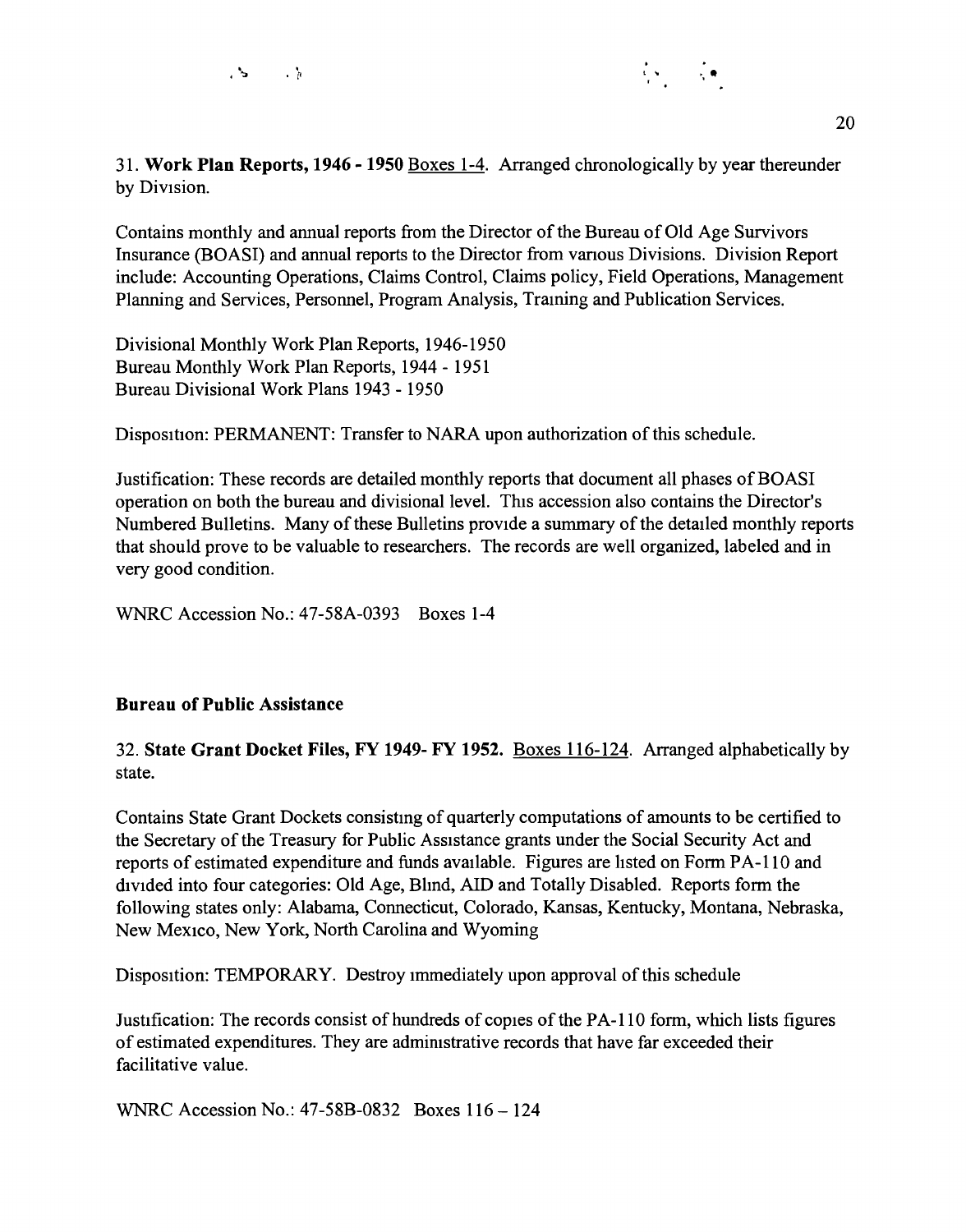

## 33. **Pentagon Federal Credit Union Files, 1940**

Arranged chronologically (Daily)

Consists of check stubs, canceled checks, deposit and withdrawal slips, bank statements and rolls of unused register-like tapes. Box 28 also contains letters received from PFCU members and potential members requestmg loans, membership mformation, address updates, etc.

Disposition: TEMPORARY. Destroy immediately upon approval of this schedule.

Justification: These routine records have far exceeded usual temporary retention periods for administrative and financial values.

WNRC Accession No.: 47-61A3272 Boxes 1-28, 30-33, 35-37 and 40 (Only 36 total boxes)

## 34. **Time and Attendance Logs, 1944-1946 Box# 217**

Arranged alphabetically by mam subject heading thereunder by sub-headmgs. Note: This box only half full and only contains files with PERSONNEL as the subject heading.

Disposition: TEMPORARY. Destroy immediately upon approval of this schedule.

Justification: Time and attendance records such as these would be scheduled under General Records Schedule 2, item 8 and retained for 6 years. These records have long passed this standard approved disposition.

WNRC Accession No.: 47-64G-0751 Box 217

**Health, Education and Welfare, Social Security Administration, Bureau of Hearings and Appeals**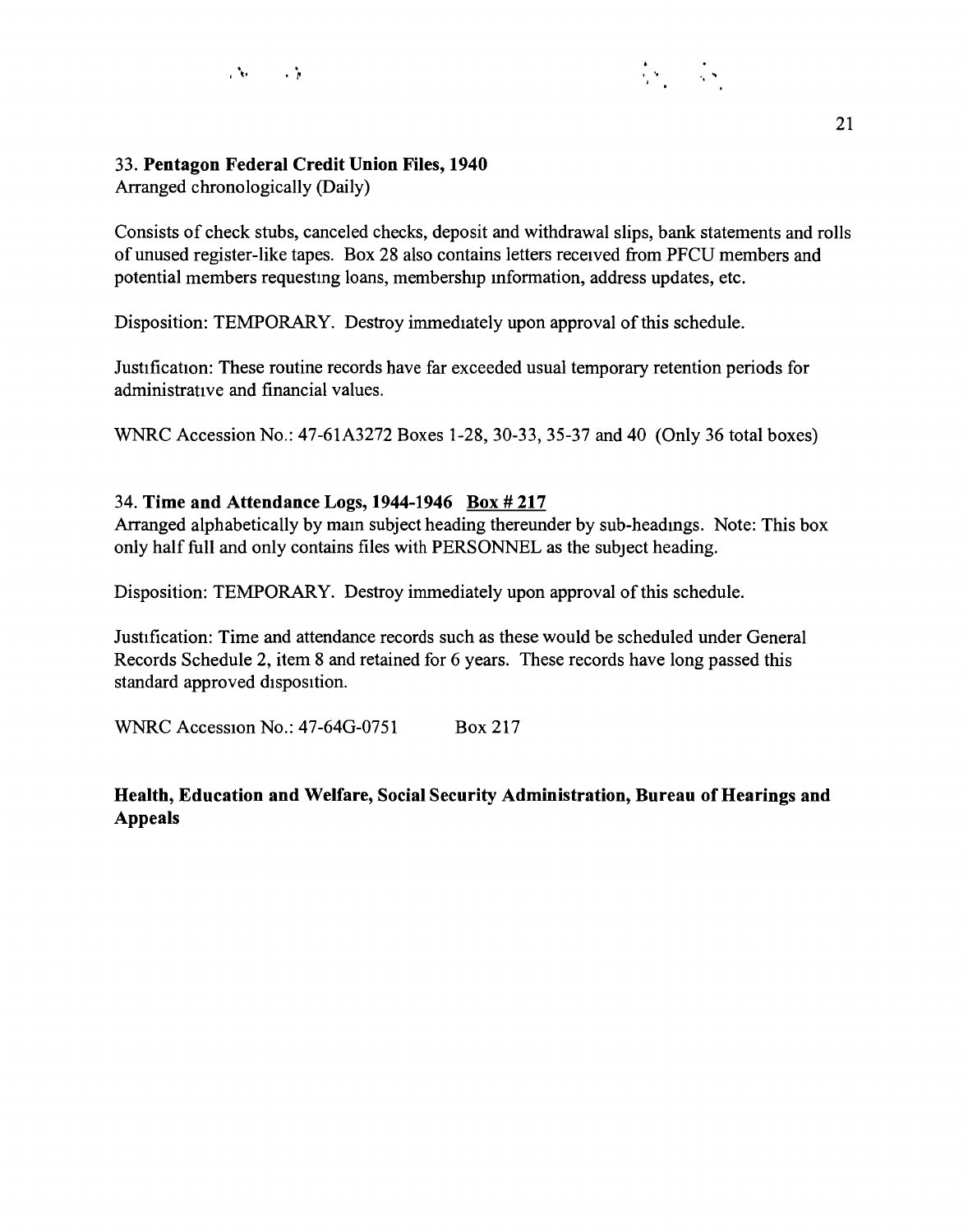

35. **General Correspondence and Monthly Reports, 1959-1964** Box 1-11. Arranged Chronologically. Records received from Charlottesville, Virginia Regional Office. Includes general administrative files on such topics as personnel issues, equipment travel, as well as monthly reports and copies of numbered memos from Director of Operations, Office of Hearings and Appeals.

Disposition: TEMPORARY. Destroy immediately upon approval of this schedule.

Justification: Contemporary records hke these would be scheduled for disposal under RCS MRM/7/10/A1. These records no longer warrant retention.

WNRC Accession No.: 47-67A-0270 Boxes 1-11

## **Office of the Director of the Bureau of Data Processing and Accounts**

36. **Official Files, 1/1969** - **12/31/1969** Boxes 1-5. Arranged alpha- numerically accordmg SSA Files Manual. (Each file folder has a subject heading.)

Records consists of administrative files from the Office of the Director of Data Processing and Accounts. Records pertain to reimbursements, travel reports, position classifications and job evaluations and earning statements.

Disposition: TEMPORARY. Destroy immediately upon approval of this schedule.

Justification: These routine records have far exceeded usual temporary retention periods for administrative and financial values.

WNRC Accession No.: 47-70A-4890 Boxes 1-5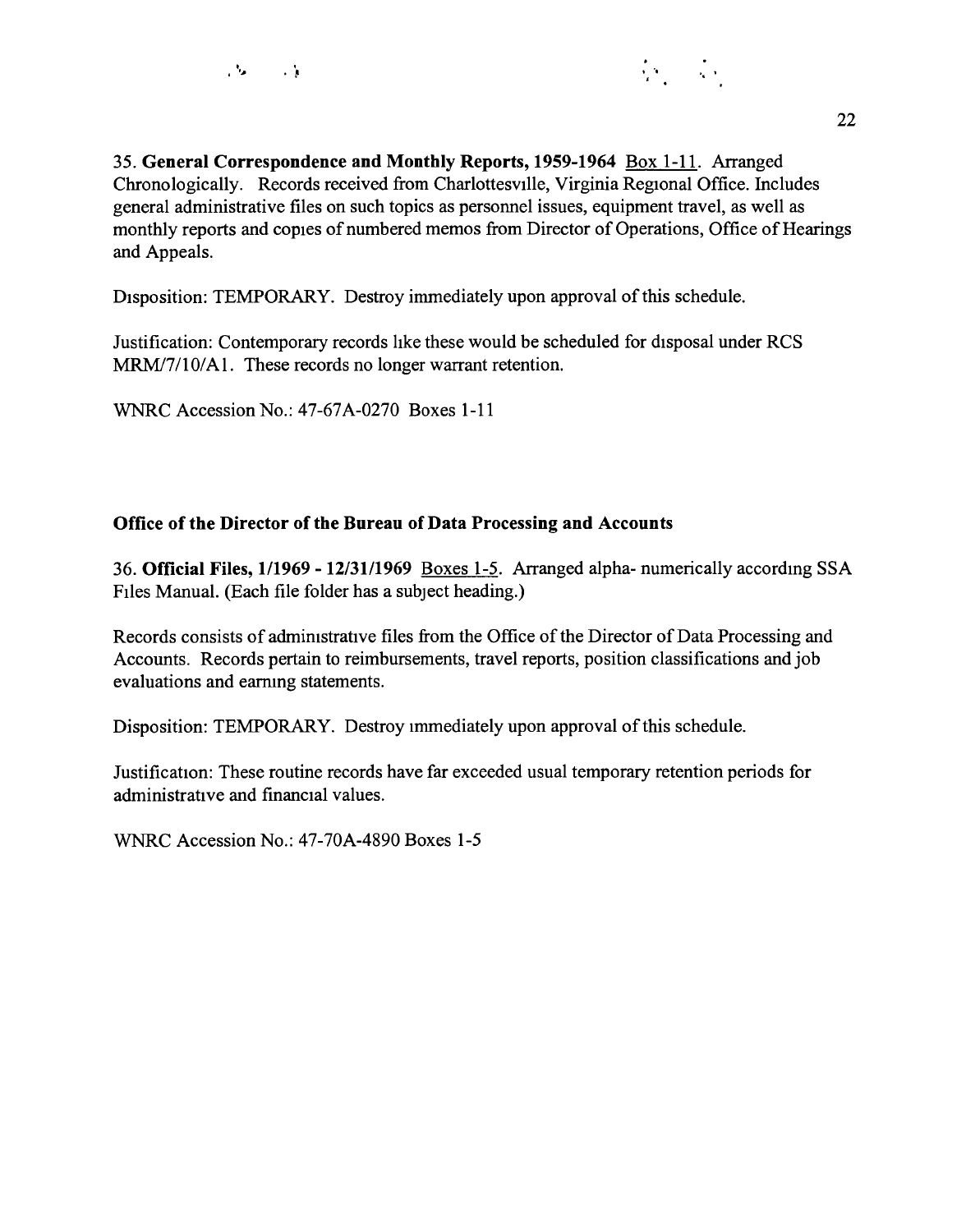

#### **Bureau of Disability Insurance, Division of Management and Appraisal -Statistics Branch**

The major duties of the Statistics Branch is to manage the Bureau of Disability Insurance statistical programs and systems to provide contmumg quantitative statistics on disability workloads, processing times, related operating experiences, and on medical demographic and other characteristic of disabllity beneficiaries.

#### 37. **Disability Program Statistical Tables, 1957-1969** Boxes 1-30.

Consist of computer pnntouts of statistics related to disabled worker data. The statistics are set up in tables that give number of cases, percentage of cases, cumulative annual cases., etc.

Disposition TEMPORARY: Destroy immediately upon approval of this schedule.

Justification: These records consist of paper outputs of raw data that were apparently derived from systems used by the Statistic Branch to produce various reports which appear to already have been accessioned into NARA. See the NARA Guide 47.5, Research of the Office of Research and Statistics. An additional factor underscoring the lack is research value is that the computer paper is in very poor condition and some printed data is nearly illegible due to faded ink.

WNRC Accession No.: 47-70A-6691 Boxes 1-30.

## **Health, Education, and Welfare, Social Security Administration, Office of Research and Statistics**

38. **Subject Files, 1960-1964** Boxes 1-11. Divided into master, regional, state and subject categories and arranged by decimal system.

Consist of general correspondence and reports regardmg the research portion of the Social Secunty program.

Disposition: PERMANENT. Transfer to NARA upon authorization of this schedule.

Justification: These records compliment the sparse textual records of the Office of Research and Statistics already accessioned into the holdings of the National Archives (See 47.5 m NARA Guide) Contains interesting material on such items as the surplus food program.

WNRC Accession No.: 47-71A-1974 Boxes 1-11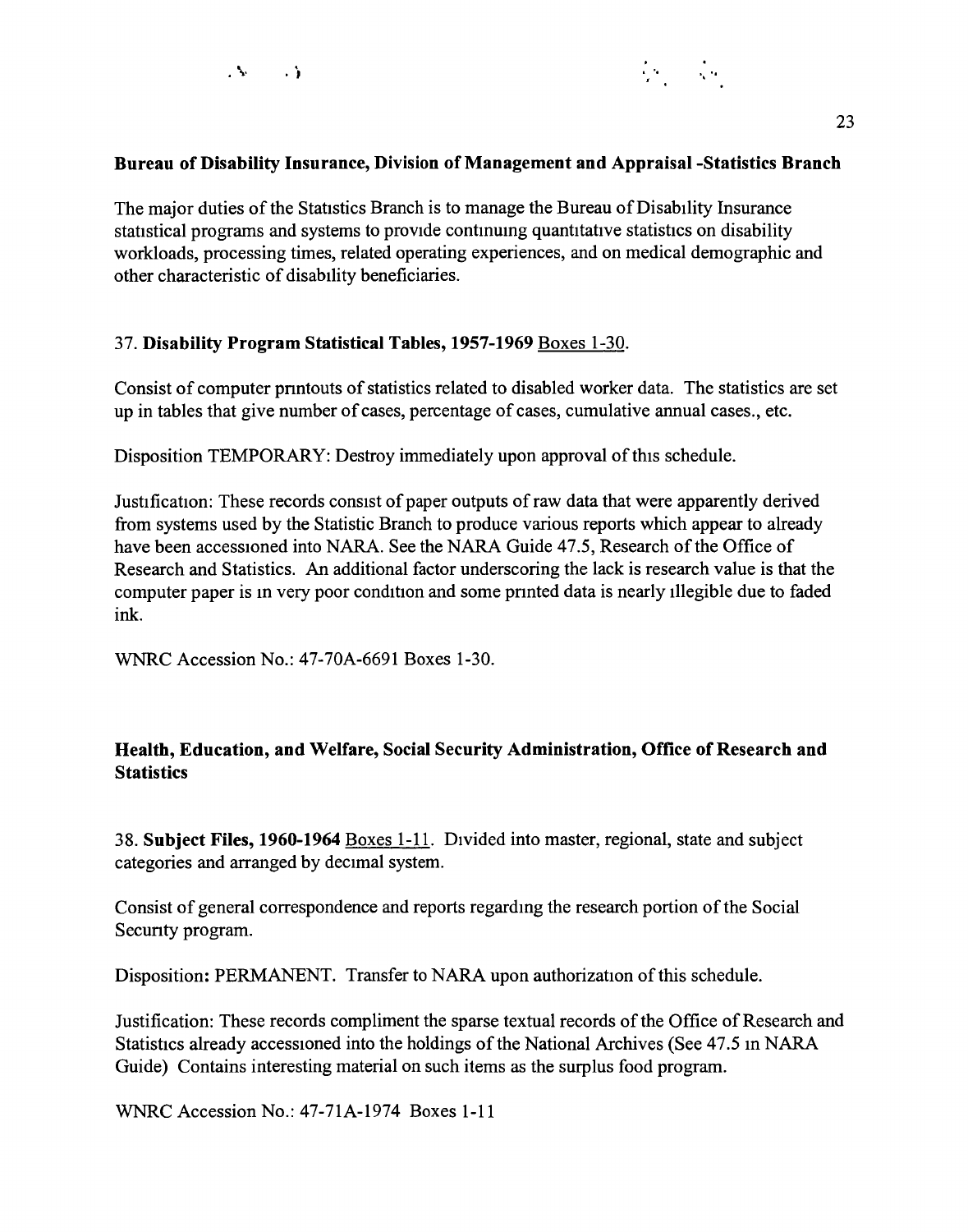



## **Health, Education, and Welfare, Social Security Administration, Office of the Actuary**

39. **Actuarial Subject Files, 1960-1964** Boxes 1-14. Arranged according to a decimal system.

Consists of master file of general correspondence and reports regarding actuarial subjects.

Disposition: PERMANENT. Transfer to NARA upon authorization of this schedule.

Justification: Records provide excellent documentation on the SSA's analysis of the cost of providing hospital benefits, disability benefits, admimstenng the Public Welfare Program and creation of eligibility standards for benefits. The subjects covered by this material directly relate to the mission of the Social Security Administration. Includes mteresting material on such subjects as how long do people live and is Social Security sufficiently funded.

WNRC Accession No.: 47-71A-1975 Boxes 1-14

**Bureau of Disability Insurance, Division of Field Disability Operations - Field Operations Branch**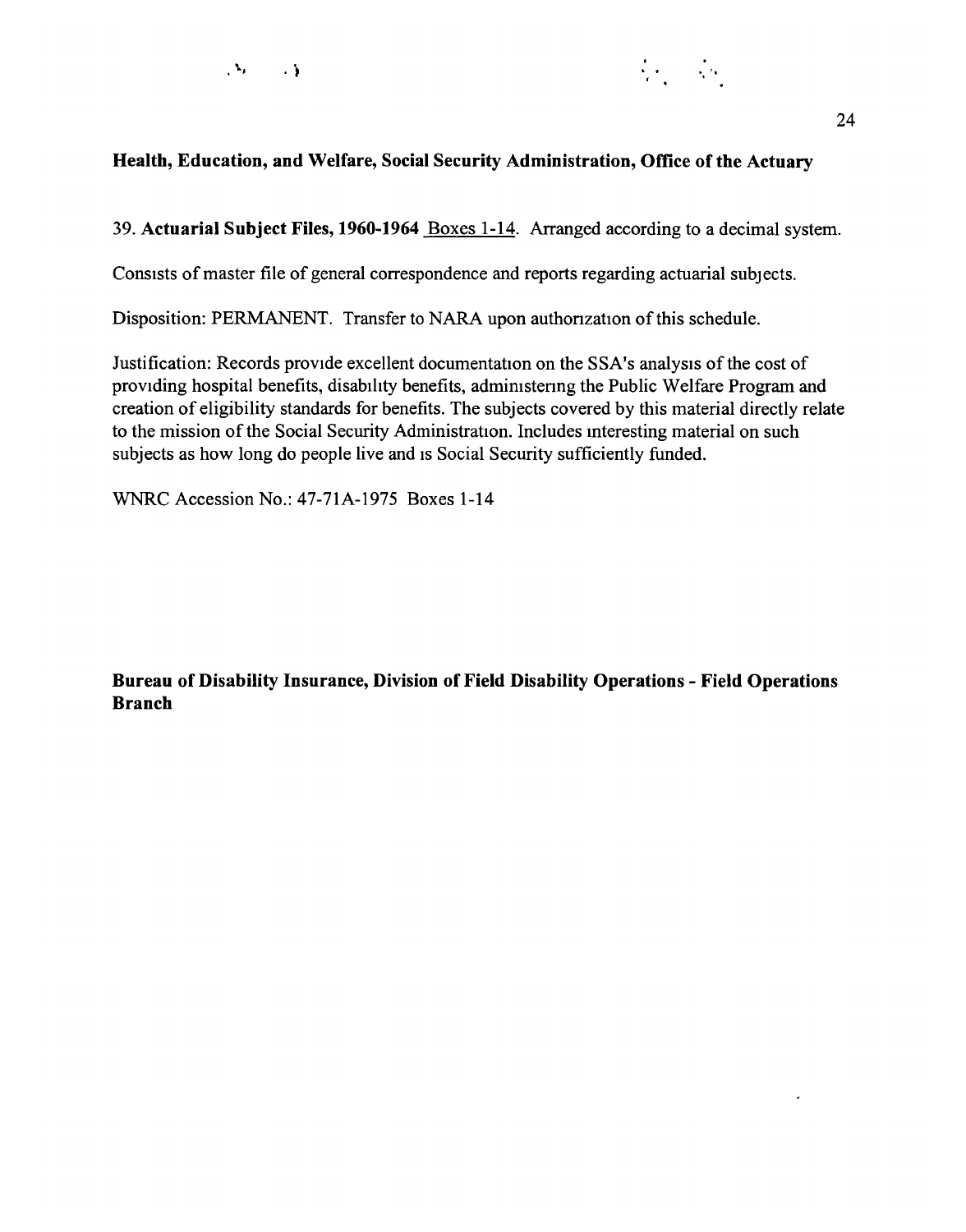

### 40. **General Correspondence, 1960-1967.** Box 1-8 Arranged by state.

Consists of General Correspondence, Budget Reports and Production Reports. The budget material labeled "877 file" contains several copies of Budget Bureau form 72-R520.5. This form was used to report state agency production for OASI disability program. The form identified number of cases, cases disposed, pendmg cases, cases needing additional information, etc. The correspondence was between regional representatives of the Bureau of Disability Insurance and vanous state agencies. Each state listed has folders labeled "877 file", "Visit files", and "Budget Files"

Box # 1 - (Delaware) FY 60-65 Box#2 - (Maryland, District of Columbia) FY 63-67 Box#3 - (Texas, Arkansas, Oklahoma, Lomsiana, New Mexico) FY 63-67 Box#4- (Virginia, West Virginia) FY 64-67 Box#5- (Michigan, Ohio, Illinois, Wisconsin) FY 63-67 Box#6 - (Wisconsin, Minnesota, Indiana, Michigan) FY 61 Box#7 - (Chicago, Cleveland) FY61-66 Box#8- (Michigan, Ohio) FY 61-66

Disposition: TEMPORARY: Destroy immediately upon approval of this schedule.

Justification: These files relate only to the coordmation of work planning and the visit program of regional offices and reviews of State agency budget requests. These files are of a routine admmistrative and fiscal nature and have far exceeded the usual retention period for this type of record.

WNRC Accession No.: 47-71A-3579 Boxes 1-8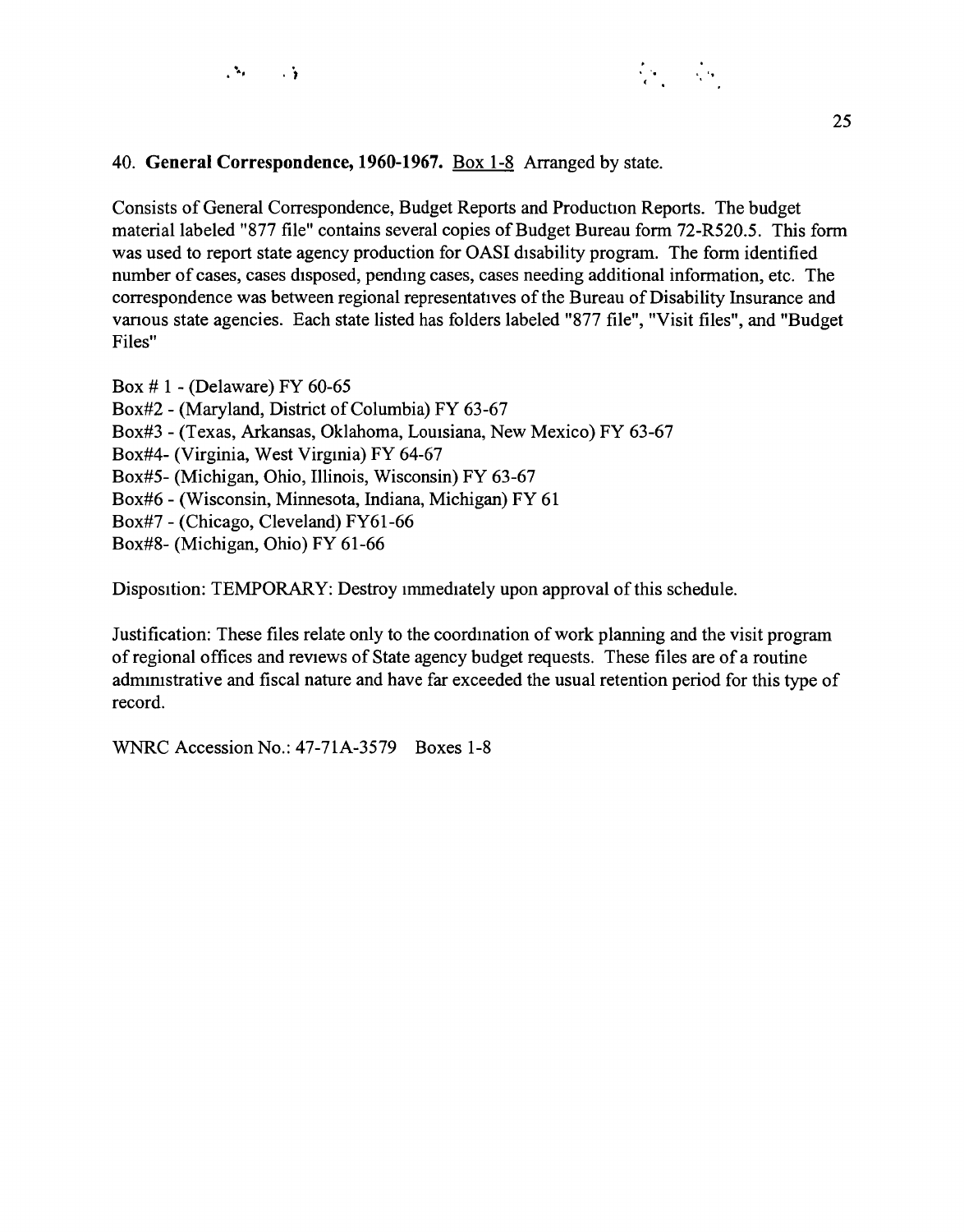

## **Department of Health, Education and Welfare, Social Security Administration, Office of Family Assistance, Special Program Staff.**

## 41. **Vietnamese Refugee Health Records, 1973-76** Boxes 1-109

Arranged alphabetically by name of refugee center thereunder sequentially by Alien registration number.

Records of the Indochinese Refugee Assistance Program. Consist of medical records of Vietnamese Refugees treated at the following refugee centers: Elgen AFB, Fort Indiantown Gap, Fort Chaffee, Camp Pendelton, USN Regional Medical Center, FPO San Fransisco California, NSD Subic Bay Philippines. Each box contains hundreds of multicolor folders contaimng few documents.

Each file has patient name, alien identification number, age and barrack number. Some files indicate the patient height, weight and blood pressure. The files document the diagnosis and treatment of illness ranging from minor scrapes to heart problems. Files contain all or some of the following standard forms:

- SF 398 Medical Examination of U.S.A Applicant (Dept. Of State)
- SF 501 Diagnostic Summary
- SF 502 Narrative Summary
- SF 508 Doctor's Orders
- SF 509 Doctor's Progress Notes
- SF 536 Pediatric Nursing Notes
- SF 545 Lab Report

Disposition: TEMPORARY. Schedule for destruction in January of 2002.

Justification: These records were origmally scheduled under NCI 90-77-3 Item 26A(2). The SF 135 indicates a SSA schedule for these records are pending. A conversation with SSA Records Officer, Bill White confirmed that this schedule was never submitted because SSA was no longer responsible for the admmistration of this program shortly after the records were retired. The 25 year retention penod originally applied to these records under NC 1-90-77-3 Item 26A(2) is adequate. These records will be eligible for disposal in 2002/01

WNRC Accession No.: 47-78-0111 (NOTE: Boxes marked 90-78-0381) Boxes 1-109.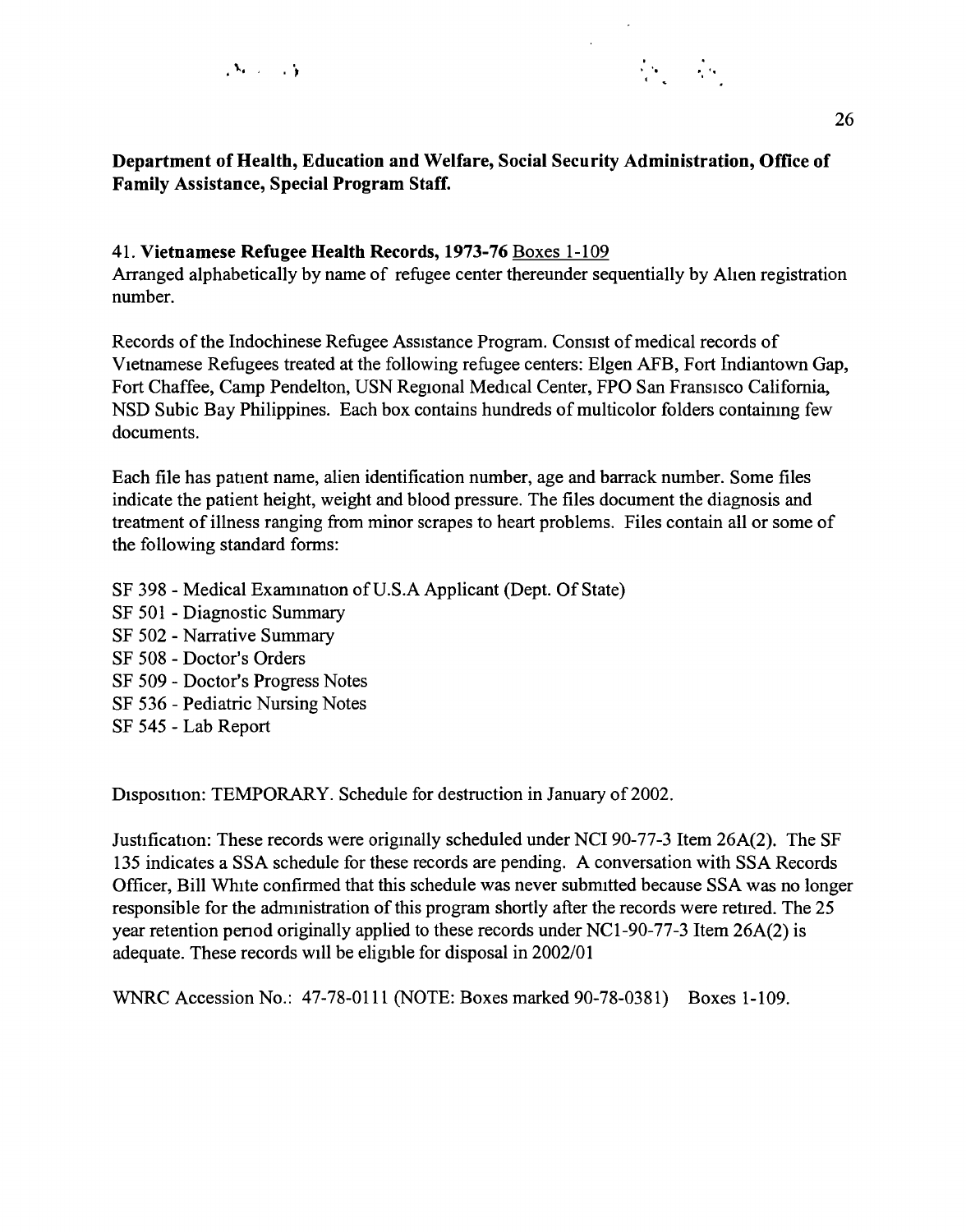



### 42. **Vietnamese Refugee Health Records, 4/1975 -11/1975** Boxes 1-59 (box #43 is missing)

Records are all from the refugee center in Camp Pendelton, CA Boxes 1-57 - Health records Boxes 58-59 - Computer index cards with name and ID number.

Each file has patient name, ahen identification number, age and barrack number. Some files indicate the patient height, weight and blood pressure. The files document the diagnosis and treatment of illness ranging from minor scrapes to major cardiac conditions. Files contained all or some of the following standard forms:

- SF 398 Medical Examination of U.S.A Applicant (Dept. of State)
- SF 501 Diagnostic Summary
- SF 502 Narrative Summary
- SF 508 Doctor's Orders
- SF 509 Doctor's Progress Notes
- SF 536 Pediatric Nursing Notes
- SF 545 Lab Report

Disposition: TEMPORARY. Destroy in January of 2001

Justification: The 25 year retention period origmally applied to these records under NCl-90-77-3 Item 26A(2) is adequate. These records will be eligible for disposal in 2001/01.

WNRC Accession No.: 47-78-0112 Boxes 1-59.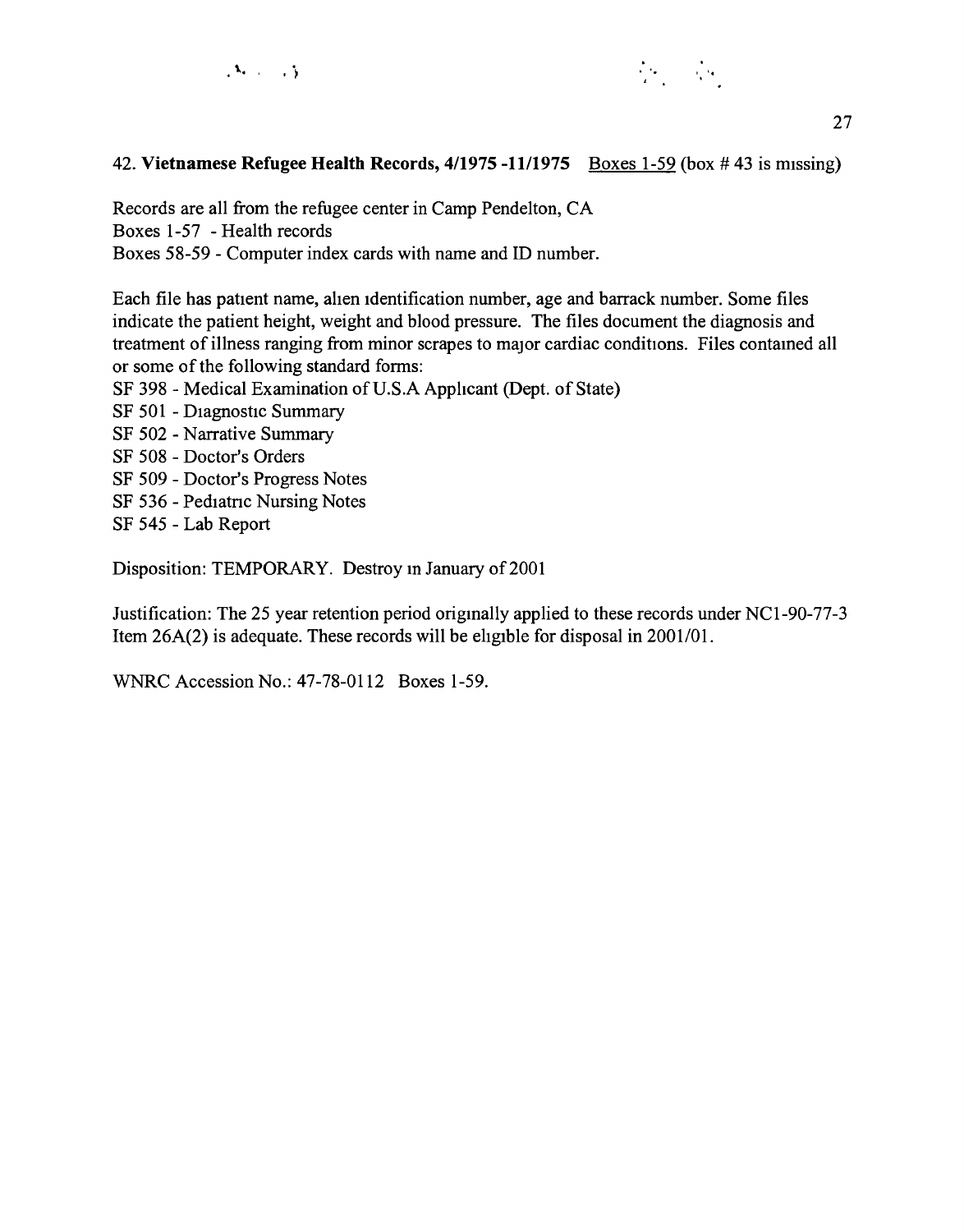

43. **Regional Conference Files, 1940-1949 & 1952-1953.** Boxes 1-2. Arranged numerically, thereunder by name of region and chronologically by date of conference

Each folder consists of copies of conference agenda, matenals and meeting summaries

Disposition: PERMANENT. Transfer to NARA upon authorization of this schedule.

Justification: These records not only document the agendas of various Regional Conferences, they also contam summary notes of the issues discussed and transcnpts of panel discussions. Some of the issues discussed were: What is the Old Age Survivors Insurance program to accomphsh? Was it ever proposed that payment from this program care for the whole support of the person who has actually suffered presumptive loss? Some files contain detailed reports from regional directors submitted after conferences summanzing their personal views on a particular topic and the conference as a whole. Although only approximately half the files contam the summary note and transcripts, the records are worth preserving as the document the formulation of agency pohcy.

WNRC Accession No.: 47-79-0074 Boxes 1-2

## . **Office of Program Operations**

44. **Organization Planning and Policy Records, 1959-1966** Boxes 1-7. Arranged according to region thereunder by subject headings.

The records primanly relate to "Advanced Management Training" Conferences held between 1960 and 1966. The entire first box and part of box two contain transcripts of speeches and remarks by consultants hired to address the management trainees. The remainder of box two through box 5 contam files labeled "consultant Info sheets" that consists of the same four documents: 1. Loyalty Affidavit - a signed statement pledging loyalty to Umted States. 2. Release form giving SSA permission to film and disseminate consultant<sup>n</sup>s presentation, 3. Service Contract that stipulates consultant $\Box$ s fee. 4. Consultant Information Sheet containing a brief biography and résume of the consultant. The remainder is correspondence involving certificates of completion.

Disposition: TEMPORARY: Destroy immediately upon approval of this schedule.

Justification: These records have only admimstrative value in facilitating training from an outside contractor. They have far exceeded a retention period for SSA use and have no evidential or informational value to warrant permanent retention.

WNRC Accession No.: 47-79-0105 Boxes 1-7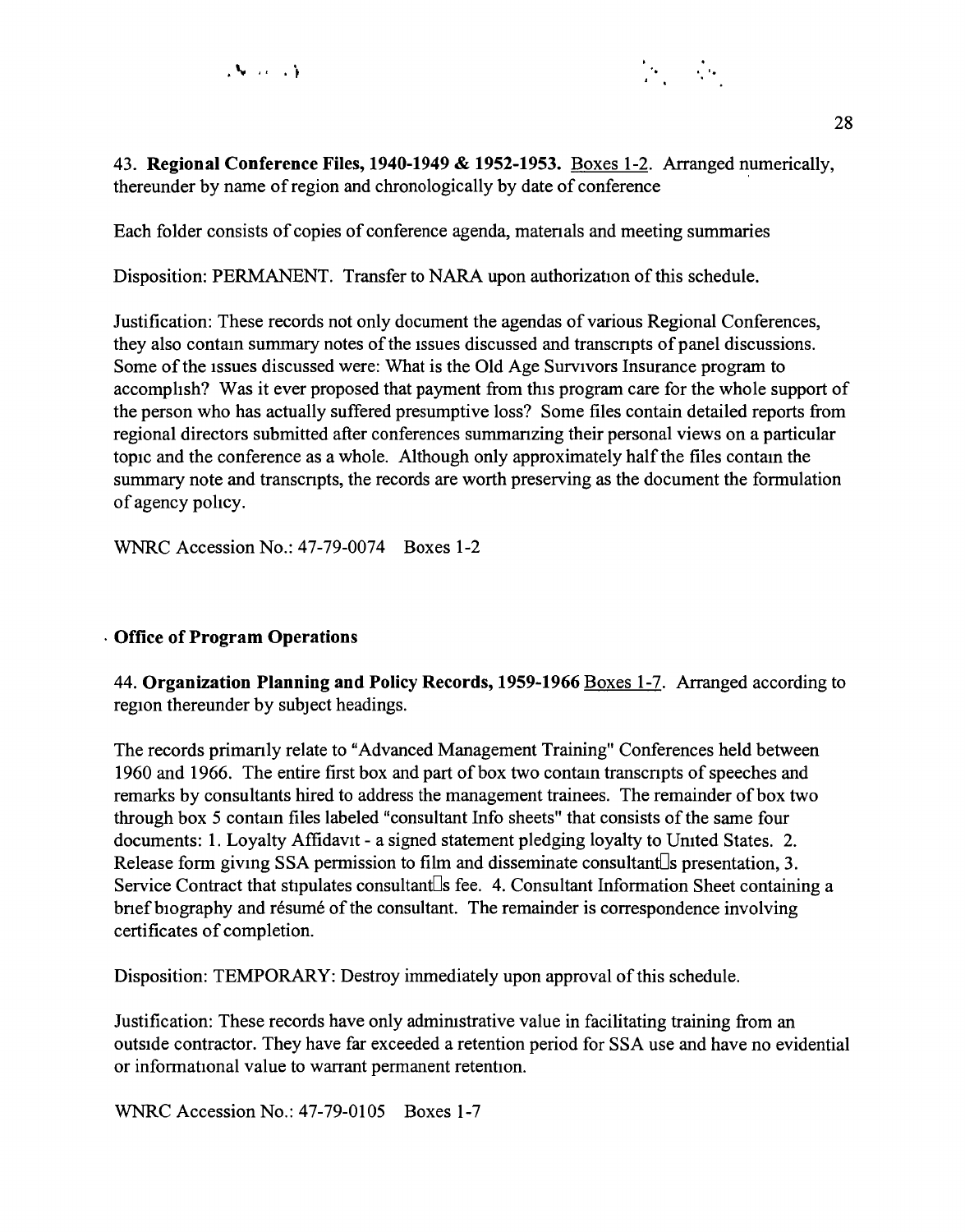



## 45. **Official Correspondence, 1937** Box 1 Arranged by subject headmg.

Box#l - Consists of correspondence pertaining to the following:

Employment Wages and Statistics,  $1973$ Outline of Duties in a field office, 2/1937 Claims Loads - Region XII, 1937 Budget, 1937

Disposition: PERMANENT: Transfer to NARA upon authonzation of this schedule.

Justification: The content of these records are closely related to, but do not appear to duplicate, records of Official Correspondence of former Commissioners scheduled as permanent under MRM/07/3/A2. The records should be accessioned to provide complete documentary evidence of the Commissioner's decisions and actions.

WNRC Accession No.: 47-80-0105 Box 1

46. **Regional Conference Files, 1941-43 & 1961-63.** Box 2-3 Arranged numerically, thereunder by name of region and chronologically by date of conference

Each folder consists of copies of conference agenda, materials and meeting summaries.

Box#2

Agendas for Regional Conferences, 1941-1943 & 1961-1963 Files consists of agendas, summaries/abstracts of meetings Topics include: maintaining employee wage records, handling claims for benefits, serving beneficiaries, managing field offices and manpower, prospective revisions of Title II

Box#3

Agendas of Regional Representatives Conferences, 1944-1947, 1950-1959, 1963 interspersed with loose papers

Disposition: PERMANENT. Transfer to NARA upon authonzation of this schedule. Discretion will be used during archival processing to sort and dispose of non-conference material.

Justification: These records compliment the conference agendas proposed for permanent retention in item 43.

WNRC Accession No.: 47-80-0105 Boxes 2-3